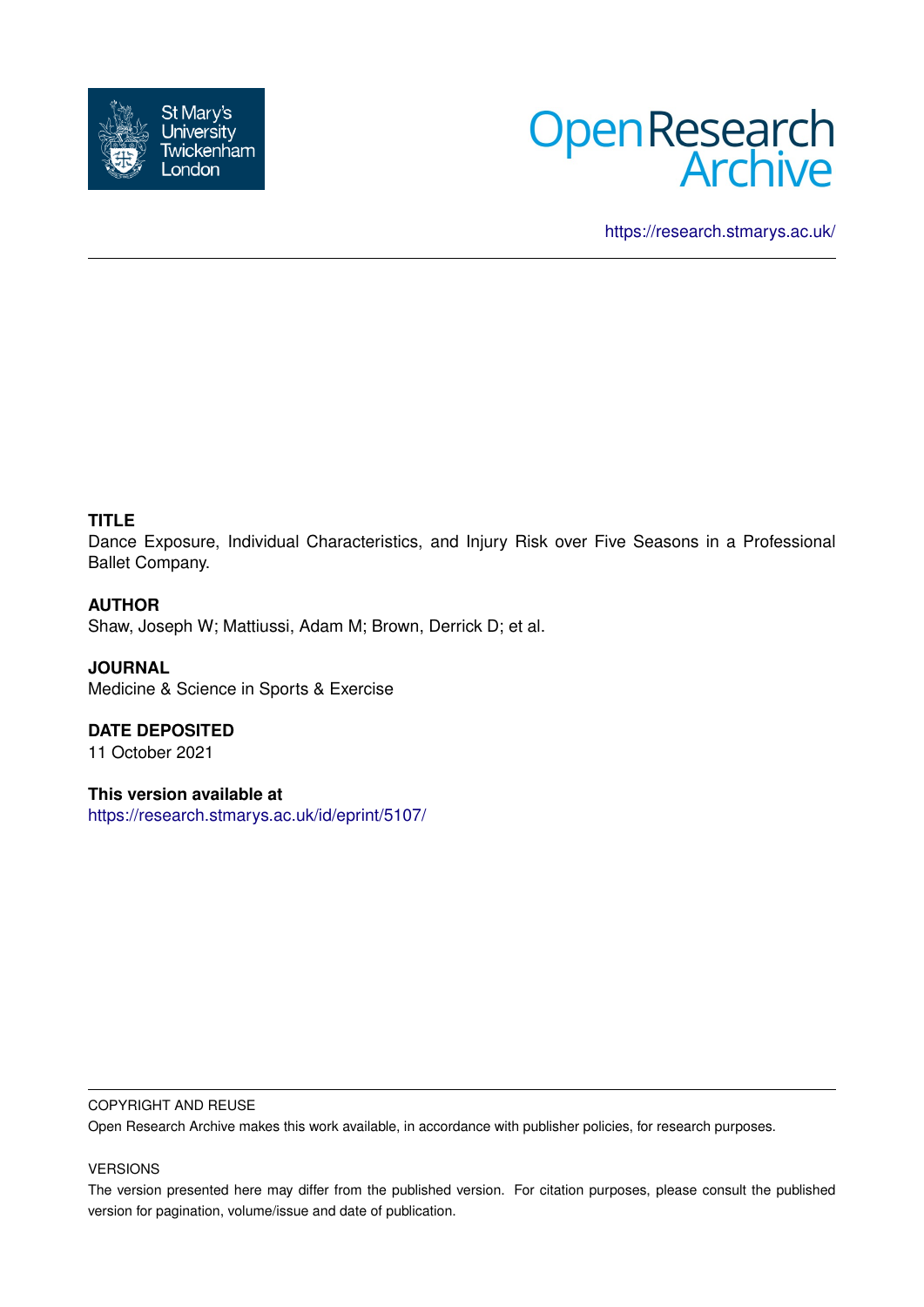# **Dance Exposure, Individual Characteristics, and Injury Risk over Five Seasons in a Professional Ballet Company**

**Short Title:** Injury Risk Factors in Professional Ballet

## **Joseph W. Shaw1,2\*, Adam M. Mattiussi1,2, Derrick D. Brown<sup>3</sup> , Sean Williams<sup>4</sup> , Shane Kelly<sup>2</sup> , Matthew Springham1,2, Charles R. Pedlar1,5 # , Jamie Tallent<sup>1</sup> #**

<sup>1</sup>Faculty of Sport, Allied Health and Performance Science, St Mary's University, Twickenham, United Kingdom

<sup>2</sup>Ballet Healthcare, The Royal Ballet, Royal Opera House, London, United Kingdom

<sup>3</sup>Institute of Sport Science, Dance Science, University of Bern, Bern, Switzerland

<sup>4</sup>Department for Health, University of Bath, Bath, United Kingdom

<sup>5</sup>Division of Surgery and Interventional Science, University College London, London, United Kingdom

# Joint last authors

## **\* Correspondence:**

Joseph W. Shaw

Mason Healthcare Suite, Royal Opera House, Bow St, Covent Garden, London WC2E 9DD

Word Count: 3794

Abstract Word Count: 270

Number of Tables: 2

Number of Figures: 3

**Keywords:** Epidemiology, Overuse, Workload, Athlete Monitoring, Athlete Wellness.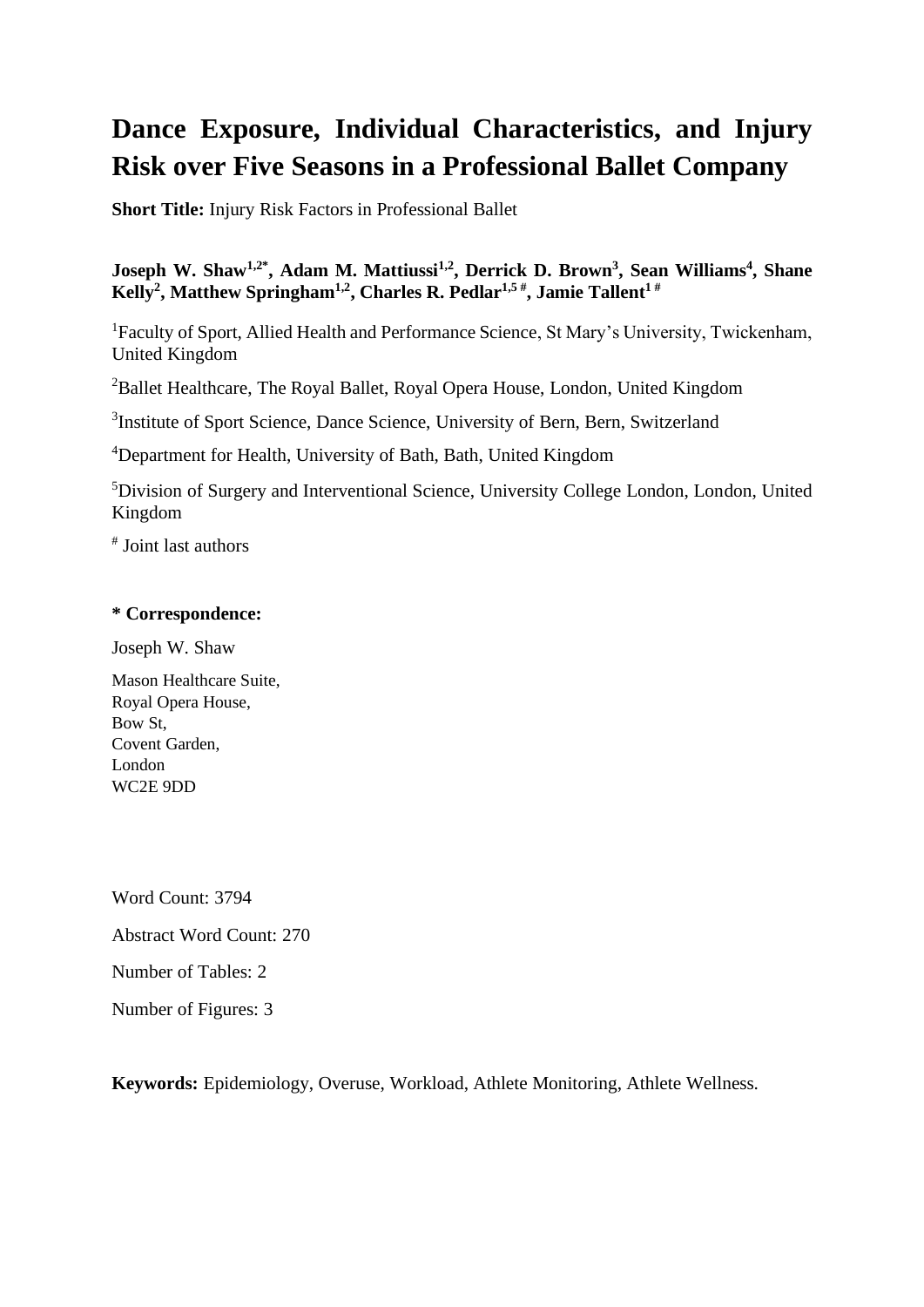#### **Abstract**

**Purpose** To describe the relationships between dance exposure, dancer characteristics, and injury risk across five seasons in a professional ballet company.

**Methods** Dance exposure time and clinician-reported time-loss and medical attention injury data were prospectively collected from 118 professional dancers of The Royal Ballet between 2015/16 and 2019/20. Cox proportional hazards and shared frailty models were fitted to overuse and traumatic injuries; individualized robust Z-scores for 7-day and 28-day accumulated exposure, and week-to-week change in exposure, age, sex, company rank, and injury history were included as time-varying covariates.

**Results** Across 381,710 h of exposure, 1332 medical attention and 427 time-loss injuries were observed. Positive relationships were observed between week-to-week change in exposure and overuse time-loss (+1 Z-score hazard ratio (HR): 1.27, 95% confidence interval (CI): 1.06– 1.53) and medical attention injury risk (+1 Z-score HR: 1.17, 95% CI: 1.06–1.28). A negative relationship was observed between 7-day accumulated exposure and overuse medical-attention injury risk (+1 Z-score HR: 0.74, 95% CI: 0.66–0.84). Overuse time-loss injury risk was greater in soloists compared to the *corps de ballet* (HR: 1.47, 95% CI: 1.01–2.15), and in dancers with a higher previous injury rate  $(+1 \text{ injury} \cdot 1000 \text{ h}^{-1} \text{ HR}$ : 1.06, 95% CI: 1.02–1.10). Only age was associated with traumatic time-loss (+1-year HR: 1.05, 95% CI: 1.01–1.09) or medical attention injury risk (+1-year HR: 1.04, 95% CI: 1.01–1.07).

**Conclusion** Professional ballet companies should implement training principles such as periodization and progression, particularly in the case of senior-ranking dancers, older dancers, and dancers with high rates of previous injury. These findings provide a basis for future prospective investigations into specific causal injury pathways.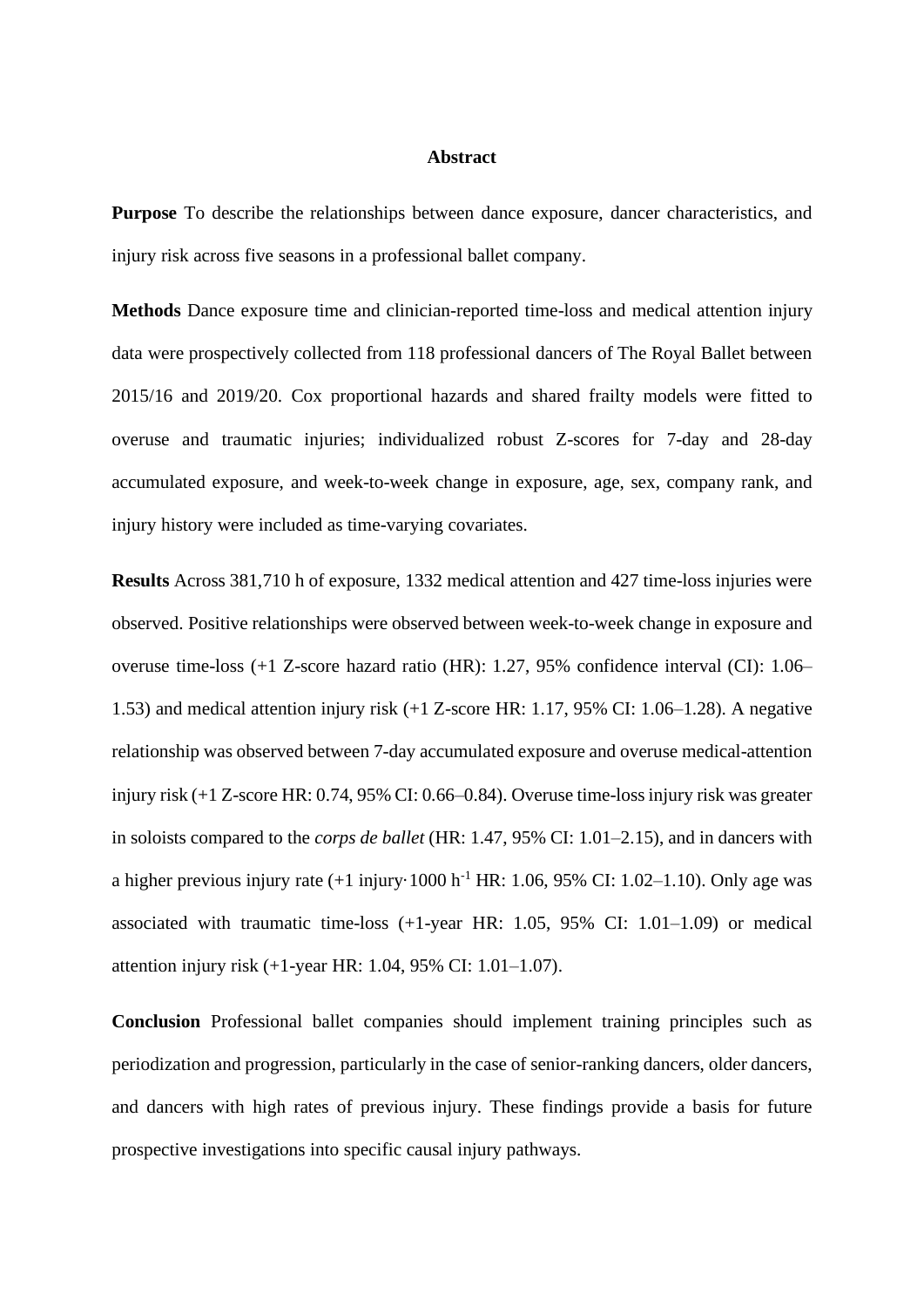### **Introduction**

Sports science and medicine departments operate with the twin goals of maximising performance and reducing the risk of athletic injury (1). Understanding the load-injury relationship is therefore fundamental when planning training programmes, such that technical and physical qualities can be developed without excessively increasing the risk of injury (2). The mismanagement of workload may lead to maladaptive responses such as non-functional overreaching, overtraining syndrome, and injury (3,4). The International Olympic Committee position stand on load and injury risk in sport identifies a need for research into specific athletic populations (4). Despite multiple studies suggesting workload may be a risk factor for injury in professional ballet (5–7), the load-injury relationship has not yet been investigated in this population.

Professional ballet companies perform as many as 145 shows per season, comprised of up to 18 productions (8). To prepare for the physical, technical, and artistic demands of these performances, professional ballet dancers rehearse for 3.5–9.0 h per day (9). Weekly dance exposures are therefore regularly above 30 h $\cdot$ wk<sup>-1</sup> (10), exceeding training and competition exposures reported in elite sporting environments (11,12). Furthermore, whereas sportspeople typically taper their training before competition (13), a ballet company will instead increase rehearsal load in the build-up to the opening night of a production (14). This increase may reflect limited access to theatre stage space, and an effort to improve the execution of the ballet prior to performance.

Several studies have investigated the load-injury relationship in the wider field of dance (15– 17), however, inappropriate statistical methods (e.g., Pearson's correlation) or underpowered study designs have been used. Conversely, Jeffries et al. (18) detailed the workloads and injury events of 16 contemporary dancers across one year, to guide future large-scale prospective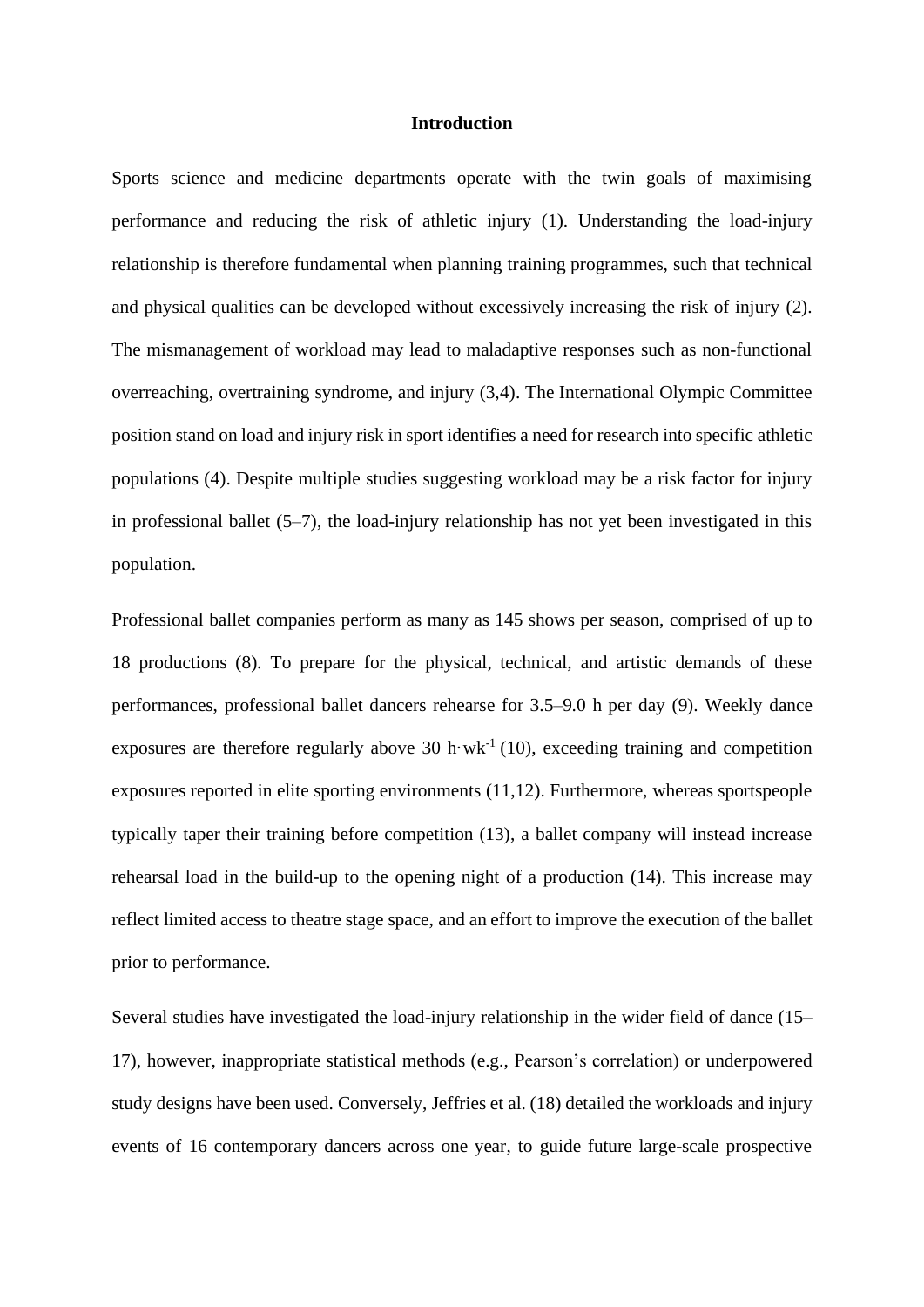studies. Whilst the prospective design used in this study is favourable, the resulting small sample size meant that the authors could not determine associations between load and injury risk. The shortcomings of study designs using existing data in load-injury research have been well discussed (19). Nonetheless, the use of existing data can provide direction to prospective investigations, whilst overcoming the sample size limitations faced by short-term prospective research.

The aim of this study was therefore to describe the relationships between dance exposure, dancer characteristics, and injury risk across five seasons in a professional ballet company.

## **Methods**

## **Study Design and Setting**

The present study is secondary use of data (20) recorded as part of a five-year prospective study which aimed to describe the incidence rate, severity, and burden of time-loss and medical attention injury at The Royal Ballet between August  $8<sup>th</sup>$ , 2015, and March 15<sup>th</sup>, 2020 (21). All data were prospectively recorded, and all dance events took place at the Royal Opera House, London. Where applicable, the STROBE-SIIS statement has been used to guide the reporting of this study (22).

## **Participants**

As part of normal working practices, data were collected from 119 eligible dancers across the ranks of *apprentice*, *artist*, *first artist*, *soloist*, *first soloist*, and *principal*: 108 participants gave written informed consent. The remaining 11 were contacted: 10 did not respond and one declined to participate. A legitimate interest assessment was completed, and written support from both the Data Controller and Clinical Director of the company was provided to use anonymized data pertaining to the 10 participants who could not be contacted. This was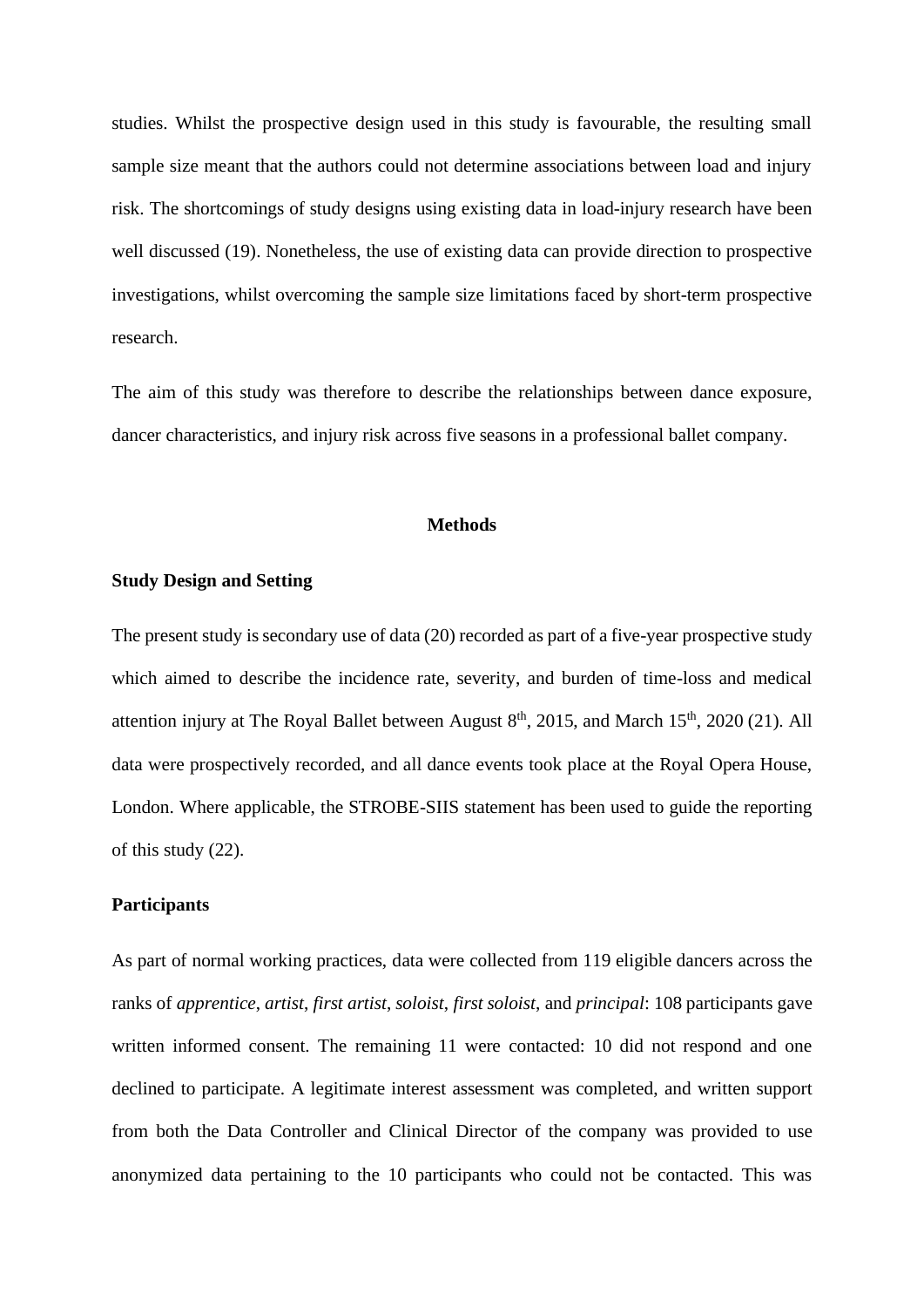approved by the local ethics committee in accordance with the Declaration of Helsinki. Demographics of the included 118 dancers (age  $26.9 \pm 7.3$  y) are provided in Table 1.

| Demographic          | 2015/16 | 2016/17 | 2017/18 | 2018/19 | 2019/20 |
|----------------------|---------|---------|---------|---------|---------|
| All                  | 83      | 87      | 82      | 90      | 91      |
|                      |         |         |         |         |         |
| Left the cohort      |         | 6       | 13      | 3       | 5       |
| Joined the cohort    |         | 10      | 8       | 11      | 6       |
|                      |         |         |         |         |         |
| Female               |         |         |         |         |         |
| Apprentice           | 2       | 4       | 3       | 4       | 4       |
| Artist               | 11      | 11      | 10      | 13      | 12      |
| <b>First Artist</b>  | 9       | 10      | 11      | 10      | 12      |
| Soloist              | 11      | 9       | 8       | 4       | 5       |
| <b>First Soloist</b> | 7       | 7       | 6       | 9       | 9       |
| Principal            | 6       | 8       | 8       | 8       | 8       |
|                      |         |         |         |         |         |
| Male                 |         |         |         |         |         |
| Apprentice           | 3       | 4       | 4       | 4       | 2       |
| Artist               | 7       | 7       |         | 10      | 11      |
| <b>First Artist</b>  | 5       | 6       | 6       | 7       | 7       |
| Soloist              | 8(1)    | 7(1)    | 7       | 7       | 8       |
| <b>First Soloist</b> |         | 5       | 4       | 5       | 5       |
| Principal            |         | 9       | 8       | 9       | 8       |

**Table 1** Demographics of the sample for each season in the study.

## *Company Rank*

Ballet companies are hierarchical, with each dancer assigned a rank. The rank of apprentice is given to dancers in their first year of professional employment. Apprentices, artists, and first artists make up the *corps de ballet*, who typically perform as an ensemble. Dancers can be promoted to the ranks of soloist and first soloist, where they will perform increasingly featured roles. Finally, principal dancers are the most senior, performing leading roles.

#### **Injury**

Injury data were recorded by in-house medical staff (Chartered Physiotherapists: five full-time, one part-time, eleven covering staff leave, and two who were consulted to provide historical data; medical doctors: 4 part-time) using the Orchard Sports Injury Classification System (23). Third-party injury registration was established in the company prior to this study, though it has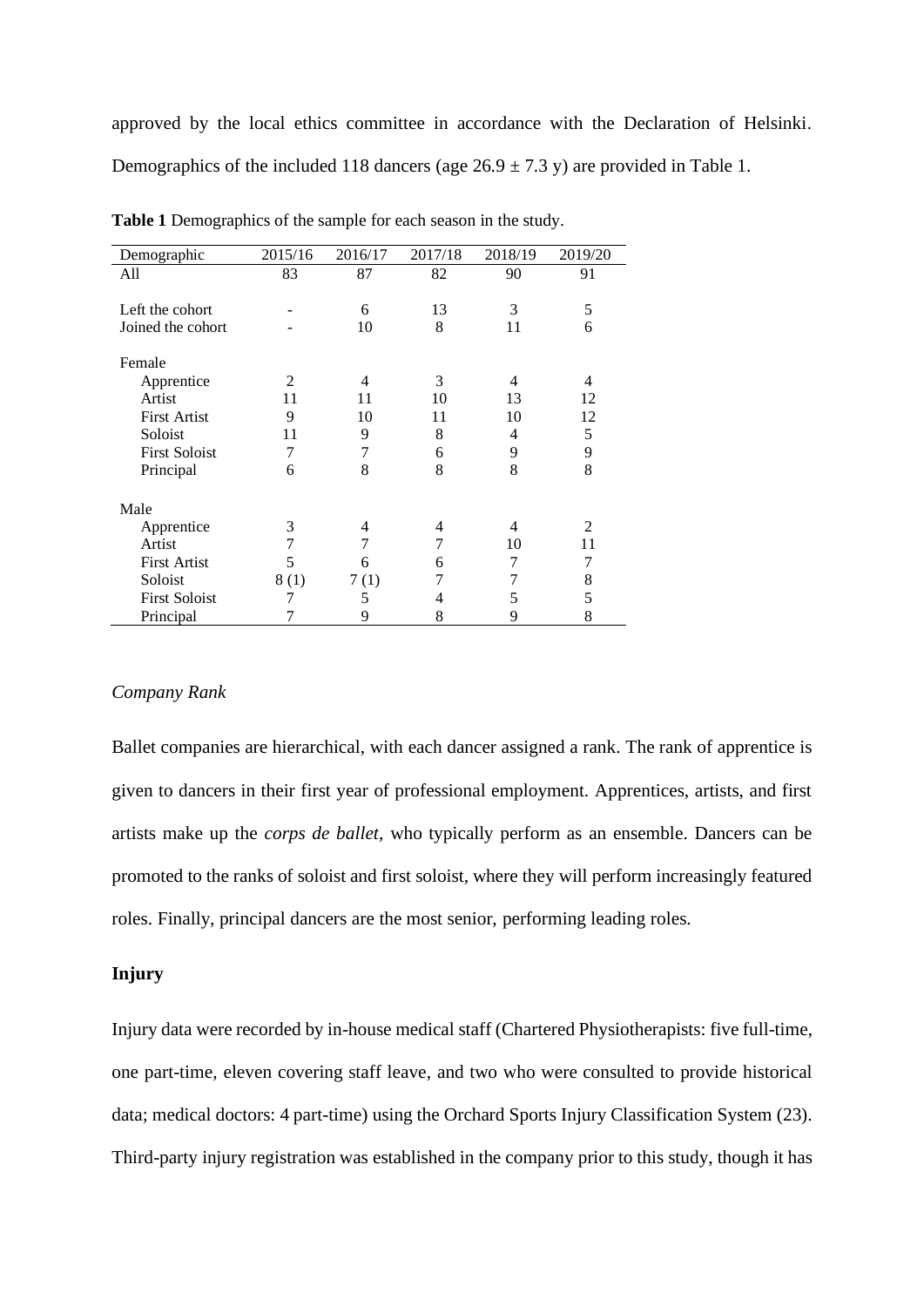been suggested to underestimate the injury burden in non-professional dance environments (24). In line with previous recommendations (25), both medical attention and time-loss injuries were included in this study. Medical attention injuries were defined as "any musculoskeletal complaint that required medical attention from a healthcare professional" (25). In line with previous research and consensus statements in professional ballet (8,26), association football (27), and rugby union (28), time-loss injuries were defined as "any injury that prevented a dancer from taking a full part in all dance-related activities that would normally be required of them for a period equal to or greater than 24 hours after the injury was sustained" (8,26). Injuries were classified as either overuse or traumatic based on the nature of onset: overuse injuries were defined as "any medical incident that did not have a sudden onset from a discrete event" (29), whilst traumatic injuries were defined as any medical incident that had a sudden onset from a specific identifiable event.

#### **Dance Exposure Time**

An online athlete management system (Smartabase v.6.5.11, Fusion sport, Brisbane, Australia) was used to record class and rehearsal exposure time (30). During each week in the study, the company's Artistic Scheduling Manager entered an individualized schedule for each dancer, detailing their class and rehearsal timetable for the following week. Performance exposure time was estimated from electronic copies of casting sheets from each of the five seasons. Hard copies of the casting sheet for each performance were examined to ensure any last-minute casting changes were amended. For each day in the study, participants' total ballet class, rehearsal, and performance exposure time was calculated.

For each participant, and each day in the study, accumulated dance exposure time over the previous seven days (i.e. day -1 to day -7; 7-day exposure), accumulated dance exposure time over the 28 days preceding those seven days (i.e. day -8 to day -35; 28-day exposure) (31), and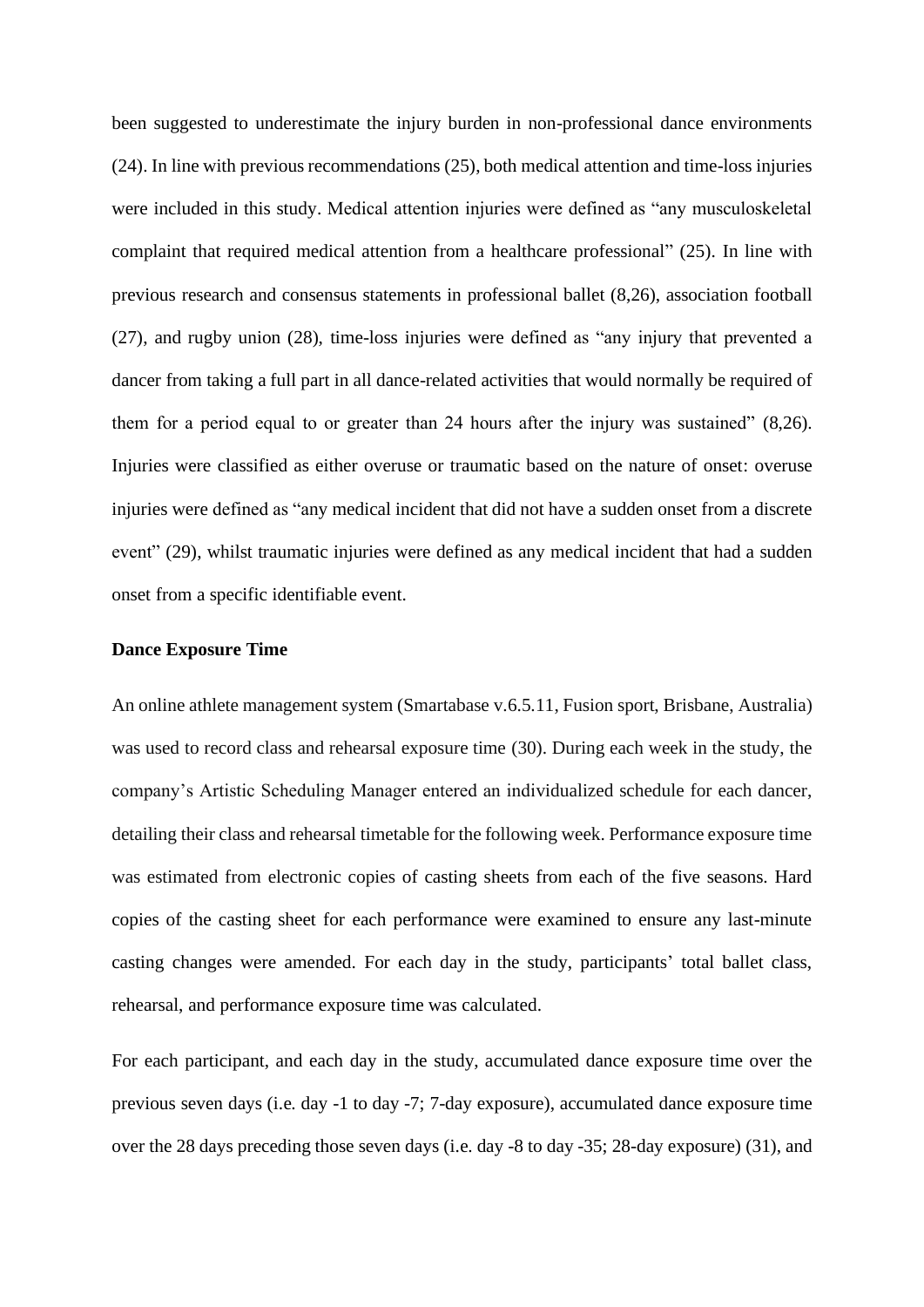the week-to-week change in dance exposure time (i.e. day -1 to day -7 minus day -8 to day - 14) were estimated. These periods were chosen because they are the most frequently used periods in this field of research (32,33).

For each participant, individualized robust Z-scores (34) were calculated for each dance exposure time variable using the equation:

> $robust Z score =$ variable – individual median individual median absolute deviation

## **Age, Sex, Injury History, and Company Rank**

Participant age, sex, and injury history were included as covariates in the analysis, having been identified as injury risk factors in sport and dance (35–37). Each dancer's historical injury rate, per 1000 h of dance exposure, was calculated at each timepoint based on previous time-loss injuries and exposure in the dataset (previous injury count / previous exposure time  $\times$  1000). Differences in activity volume and intensity have previously been observed between company ranks, during a day of rehearsal (7), and during performances (38). Company rank was therefore included as a covariate; participants were categorized as *corps de ballet* members (apprentices, artists, and first artists), soloists (soloists and first soloists), or principals.

#### **Statistical Analysis**

Associations between dance exposure variables and time-loss and medical attention injury incidence were investigated by fitting Cox proportional hazards and shared frailty models to the data using the R package *survival* (39). The count of injury events per predictor parameter (40; EPP) was: time-loss overuse - 17.6 EPP, time-loss traumatic - 12.9 EPP, medical attention overuse - 70.1 EPP, and medical attention traumatic injuries - 25.0 EPP. An insufficient number of injury events were recorded to further subdivide injuries by tissue type. Daily dance exposure time was entered as the timescale variable and participant identity was entered as the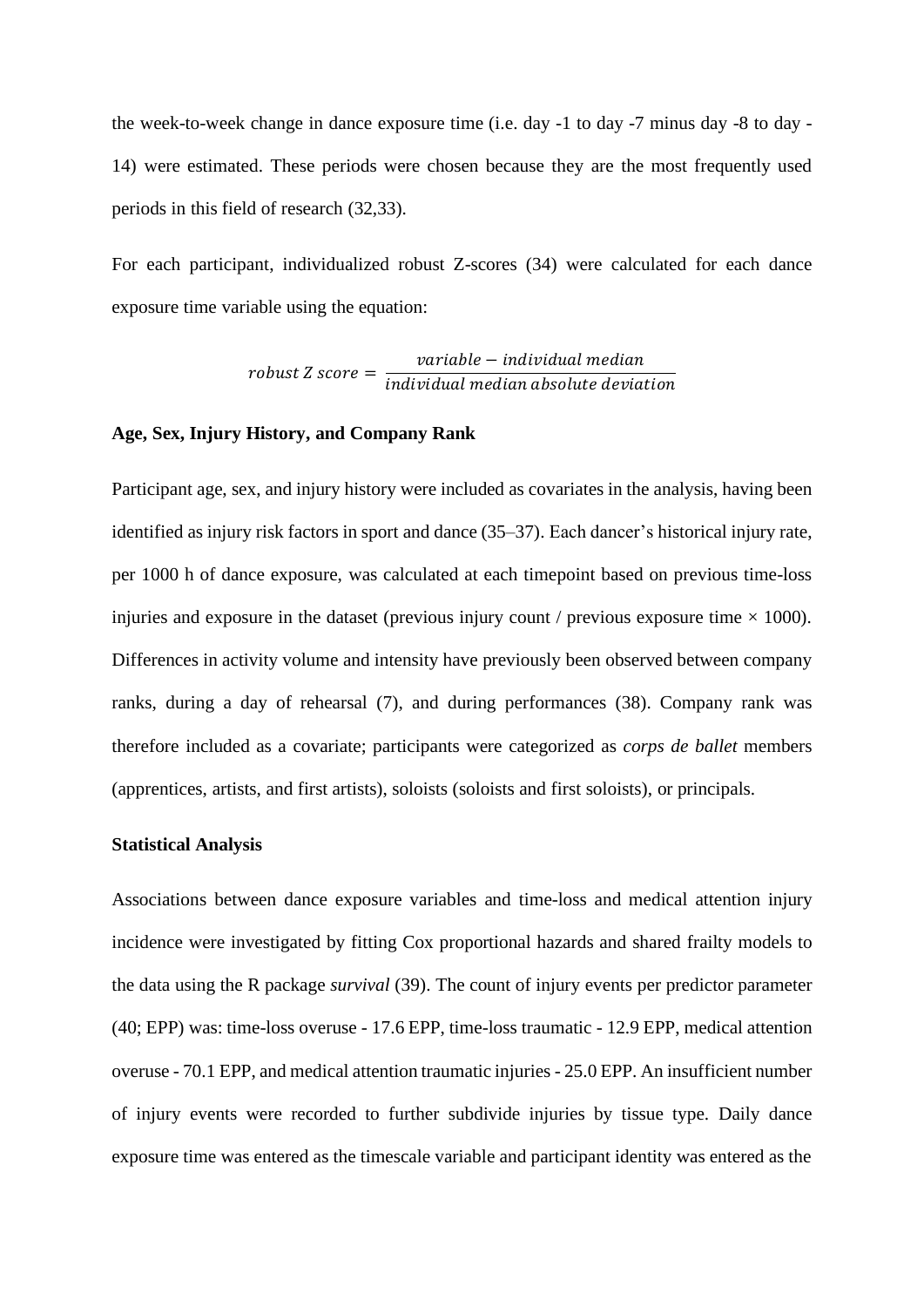frailty term, accounting for repeated events within individuals and heterogeneity in baseline risk with the shared frailty model. Separate cause-specific hazard models were fitted for overuse and traumatic injuries. Exposure periods which ended with either no injury or with a different injury classification were right-censored (41). Week-to-week change in dance exposure, 7-day accumulated dance exposure, and 28-day accumulated dance exposure were entered as time-varying covariates. In line with previous suggestions to investigate non-linear relationships between training load and injury, quadratic and cubic terms were included in the model (42,43). Hazard ratios (HR) associated with individual characteristics were investigated by including participant age, sex, company rank, and injury history as covariates in each model.

To compare the goodness of fit of the Cox proportional hazards models against the shared frailty models, analysis of deviance tables were constructed using the R function *anova.coxph*. Log-likelihoods, Akaike information criteria, and Bayesian information criteria were calculated, with values closer to zero indicative of better model fits. The proportional hazards assumption for each model was confirmed using the R function cox.zph. Individual predictor variables were determined to have reached statistical significance at  $p < .05$ ; given the exploratory nature of the present investigation, no multiplicity adjustments were made for multiple outcomes (44). Hazard ratios for significant dance exposure variables were simulated and plotted with 50% and 95% shortest probability intervals using the R package *simPH* (45). Hazard ratios reported are indicative of a one median absolute deviation increase in the predictor variable, unless otherwise stated. All statistical analyses took place in R (version 4.0.3, R Foundation for Statistical Computing, Vienna, Austria).

## **Results**

A total of 1547 medical attention injuries, of which 516 were time-loss injuries, were recorded across the five seasons; 135 medical attention injuries, including 59 time-loss injuries, were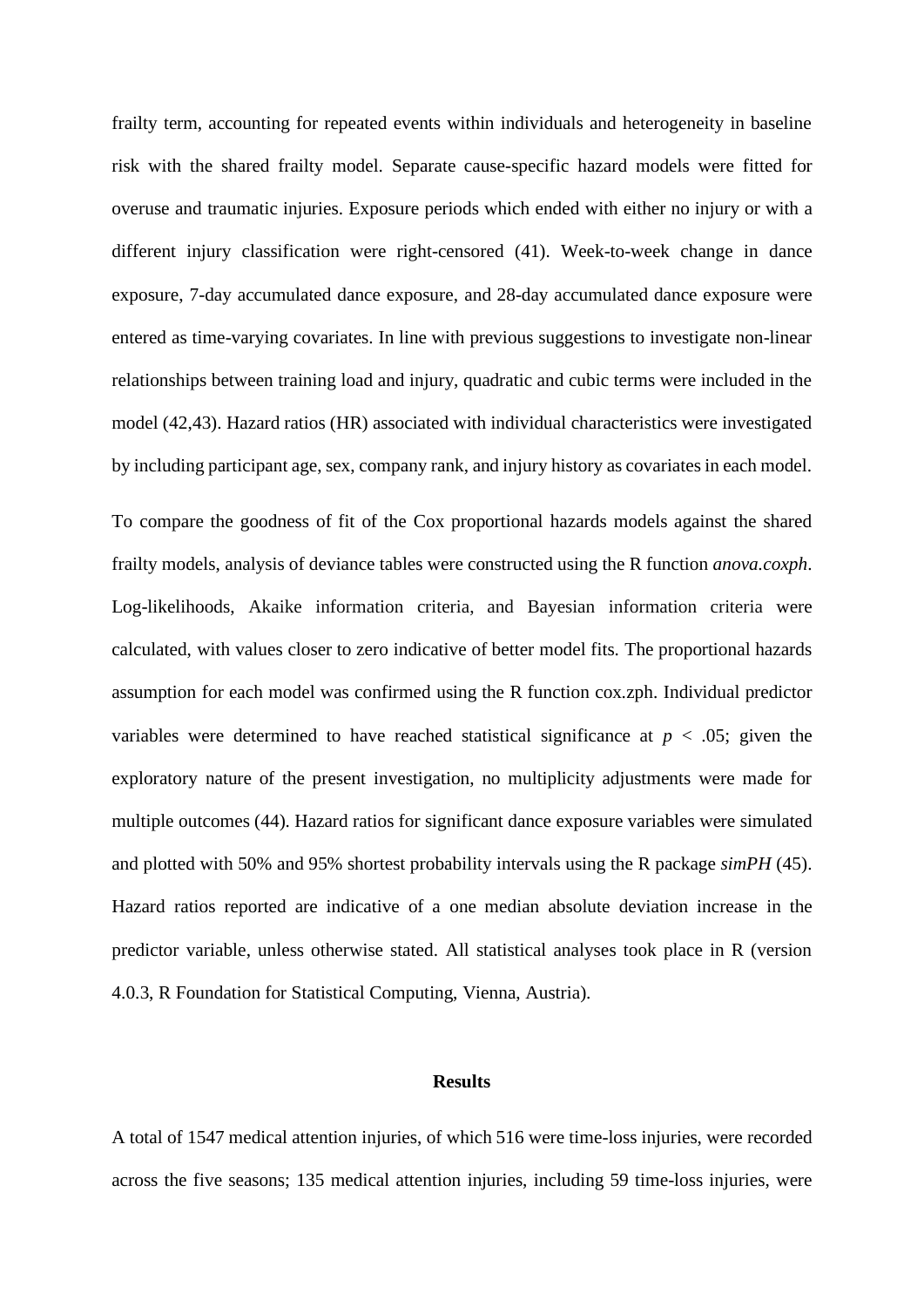excluded because they occurred when a dancer was not engaged in a normal rehearsal schedule (e.g., during rehabilitation, sabbatical, maternity, etc.). Eighty medical attention injuries (two bone, 1 central/peripheral nervous system, 40 joint/ligament, seven muscle/tendon, and 29 'other'), including 30 time-loss injuries (two bone, 17 joint/ligament, one muscle/tendon, and 10 'other') were excluded because records indicated that a physiotherapist had not classified the injury as either overuse or traumatic. The final dataset, therefore, consisted of 1332 medical attention (overuse: 982; traumatic: 350) and 427 time-loss (overuse: 246; traumatic: 181) injuries across 381,710 h of dance exposure.

#### *Overuse Injuries*

A positive linear relationship was observed between overuse medical attention injury rate and week-to-week change in accumulated exposure (HR: 1.17, 95% CI: 1.06–1.28, *p* = .001; Figure 1), whilst a negative linear relationship was observed between overuse medical attention injury rate and 7-day accumulated exposure (HR: 0.74, 95% CI: 0.66–0.84, *p* < .001; Figure 1). Overuse medical attention injury rate was greater in soloists (HR: 1.29, 95% CI: 1.02–1.62, *p* = .034) but not principals (HR: 1.34, 95% CI: 0.96–1.87, *p* = .081) compared to the *corps de ballet*, and lower in males compared to females (HR: 0.79, 95% CI: 0.64–0.97, *p* = .026).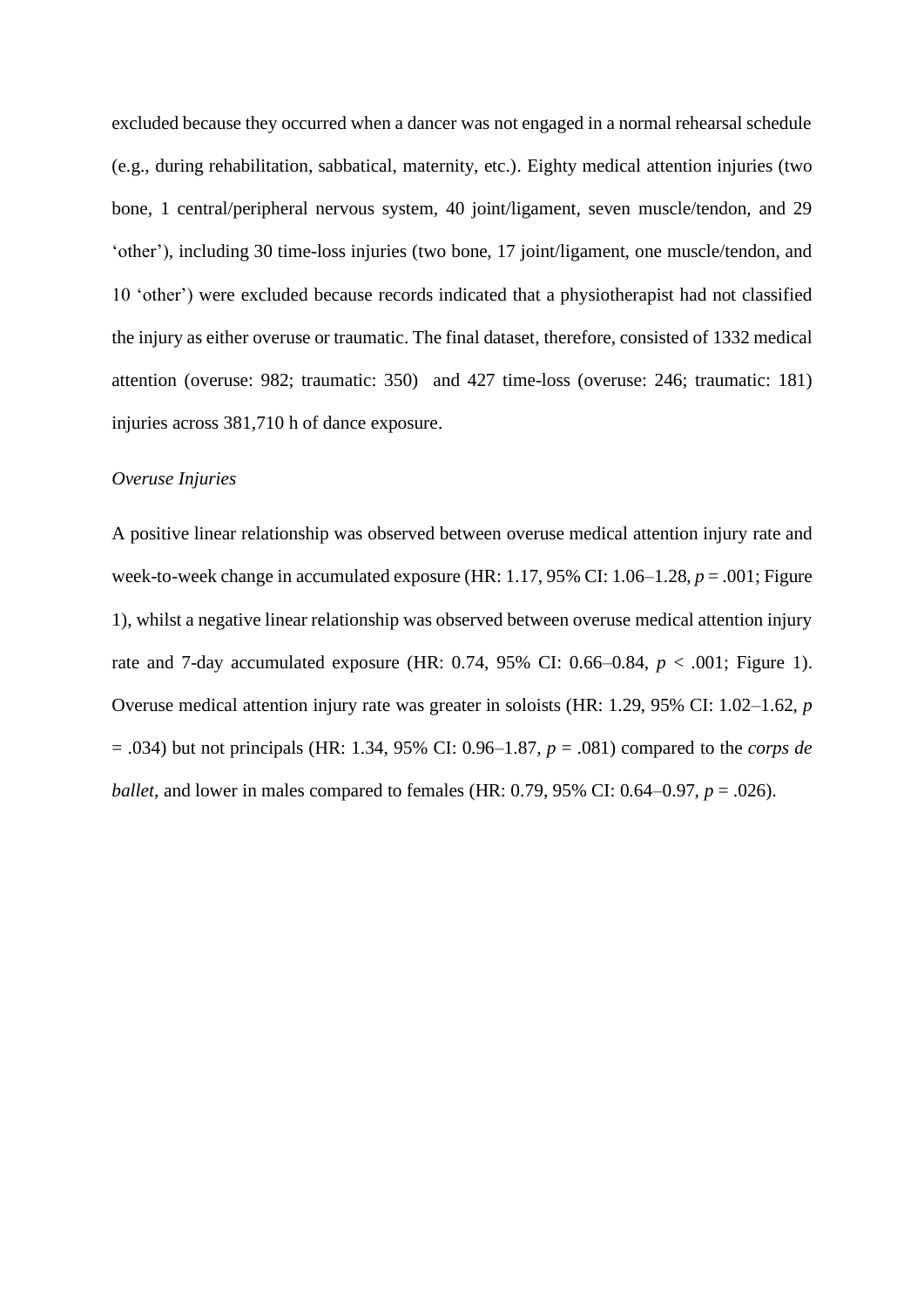

**Figure 1** Significant linear associations between A) week-to-week change in dance exposure time and overuse medical attention injury risk, and B) 7-day accumulated exposure and overuse medical attention injury risk. The central line represents the median of all simulations, whilst the darker and lighter areas represent the 50% and 95% shortest probability intervals, respectively.

The shared frailty model revealed a positive linear association between week-to-week change in accumulated exposure and overuse time-loss injury rate (HR:  $1.27$ ,  $95\%$  CI:  $1.06-1.53$ ,  $p =$ .011; Figure 2). No significant linear or non-linear relationships were observed between overuse time-loss injury and 7-day or 28-day accumulated exposure time. Injury history was positively associated with overuse time-loss injury, with an increase of one injury per 1000 h resulting in an HR of 1.06 (95% CI: 1.02–1.10,  $p = .005$ ). An increase in overuse time-loss injury rate was observed in the soloist group compared to the *corps de ballet* (HR: 1.47, 95% CI:  $1.01-2.15$ ,  $p = .045$ ), though no significant difference in overuse time-loss injury rate was observed between the *corps de ballet* and principal dancers (HR: 1.40, 95% CI: 0.81–2.41, *p* = .230). No significant associations were observed between overuse time-loss injury rate and either age (HR: 1.00, 95% CI: 0.96–1.03, *p* = .840) or sex (male HR: 0.91, 95% CI: 0.66–1.26,  $p = .580$ ).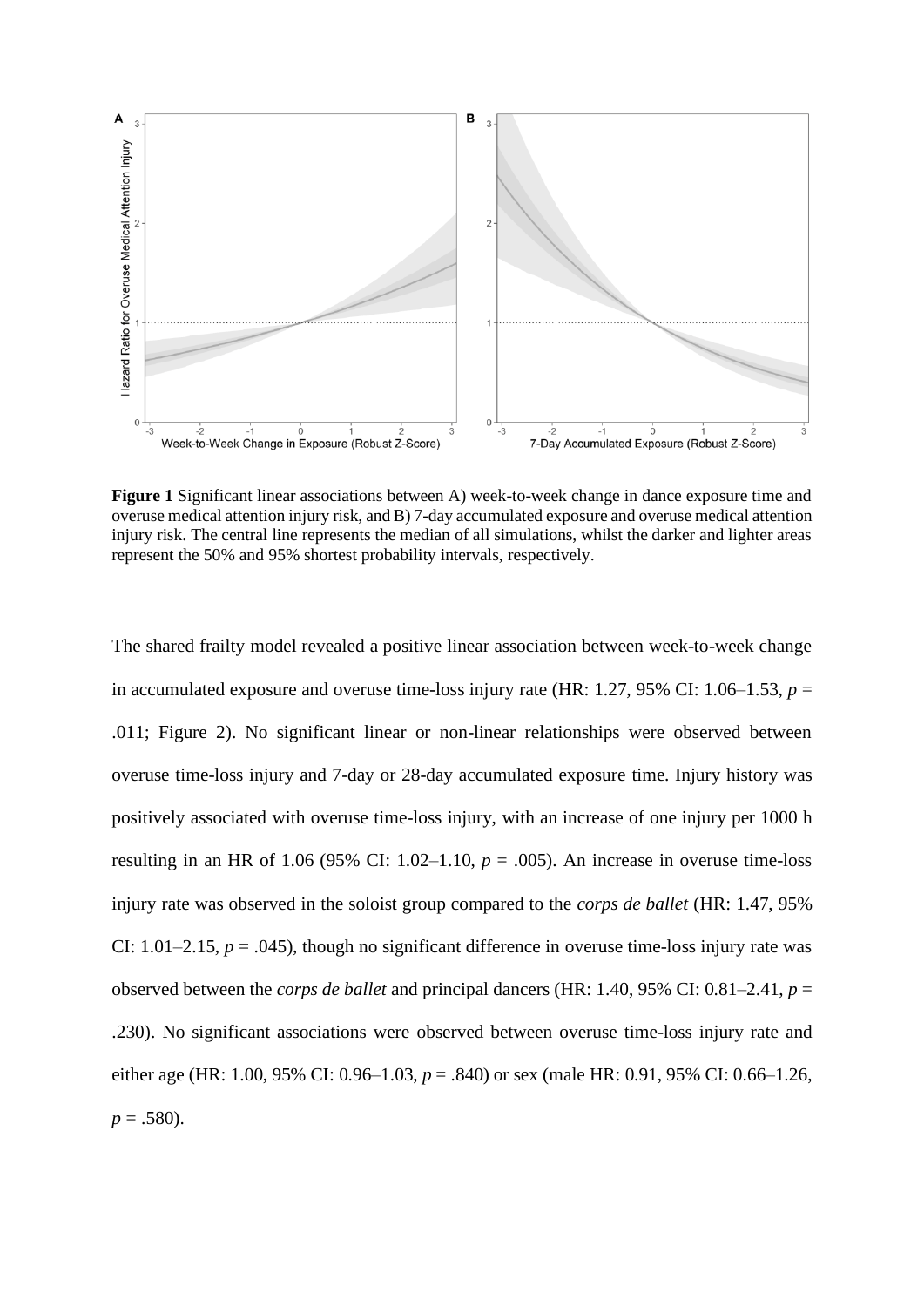

**Figure 2** Significant positive linear association between week-to-week change in dance exposure time and overuse time-loss injury risk. The central line represents the median of all simulations, whilst the darker and lighter areas represent the 50% and 95% shortest probability intervals, respectively.

#### *Traumatic Injuries*

For traumatic medical attention injuries, a significant association was only observed with age  $(+1$ -year HR: 1.04, 95% CI: 1.01–1.07,  $p = .016$ ). A large but non-significant difference in traumatic medical attention injury rate was observed in principals compared with the *corps de ballet* (HR: 1.51, 95% CI: 0.95–2.41, *p* = .083).

No dance exposure variables were associated with traumatic time-loss injury rate. A cubic relationship between 28-day accumulated exposure and traumatic time-loss injury rate demonstrated the best fit to the observed data of any dance exposure time variable but was not statistically significant ( $p = .053$ ; Figure 3). Hazard ratios for traumatic time-loss injury were greater for soloists and principals compared with the *corps de ballet*, though were not significant (principals HR: 1.57, 95% CI: 0.92–2.68, *p* = .096; soloists HR: 1.36, 95% CI: 0.90– 2.06,  $p = .140$ ). A significant increase in traumatic time-loss injury was observed with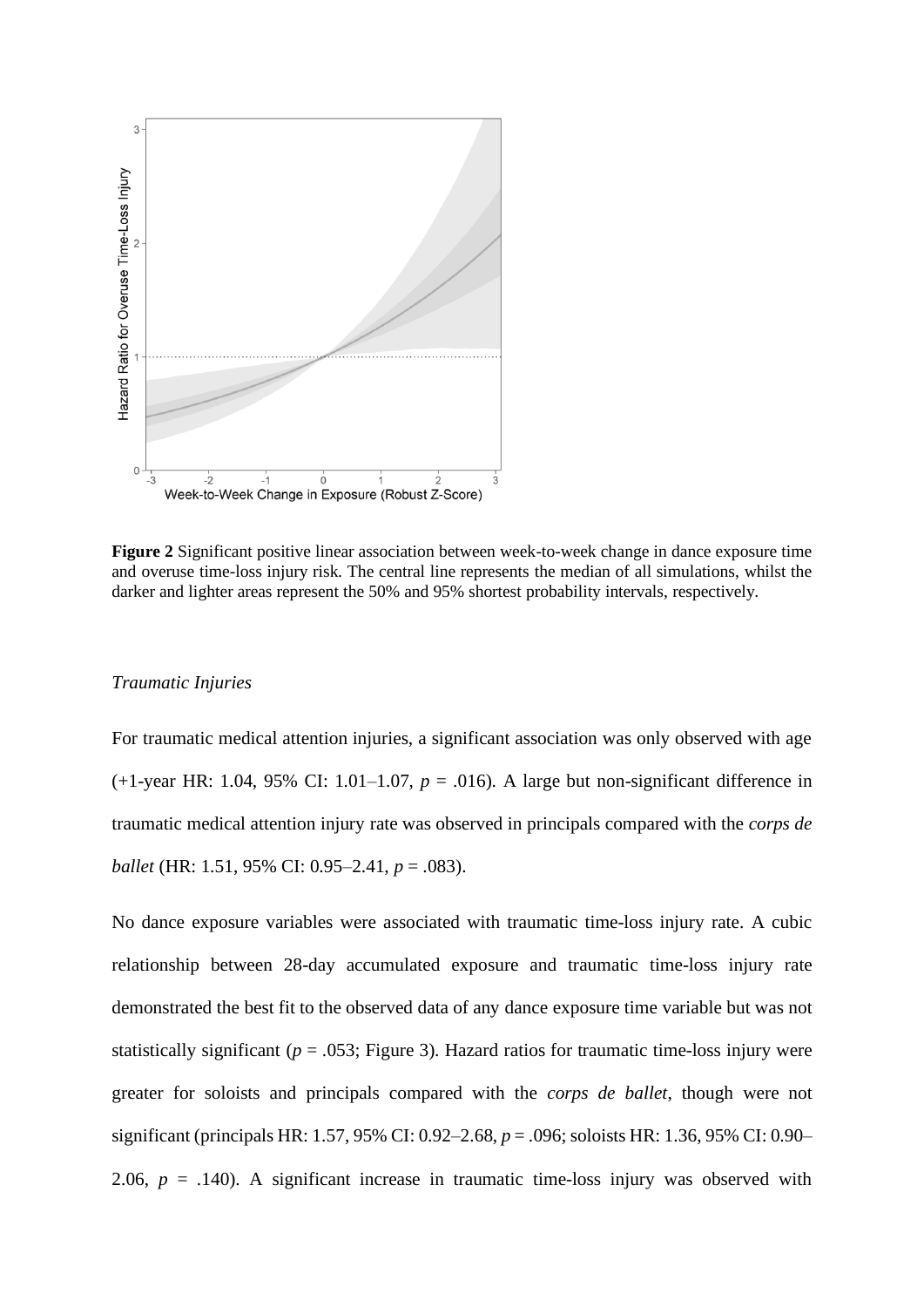increasing age (+1-year HR: 1.05, 95% CI: 1.01–1.09, *p* = .005), however, no association was observed between traumatic time-loss injury rate and injury history (+1 injury·1000 h<sup>-1</sup> HR: 1.02, 95% CI: 0.96–1.09, *p* = .500) or sex (male HR: 0.95, 95% CI: 0.70–1.31, *p* = .772).



**Figure 3** Non-**s**ignificant quadratic association between 28-day accumulated dance exposure time and traumatic time-loss injury risk. The central line represents the median of all simulations, whilst the darker and lighter areas represent the 50% and 95% shortest probability intervals, respectively.

For both overuse and traumatic injuries, and for both medical attention and time-loss injuries, shared frailty models indicated better fits to the observed data than Cox proportional hazard models (Table 2).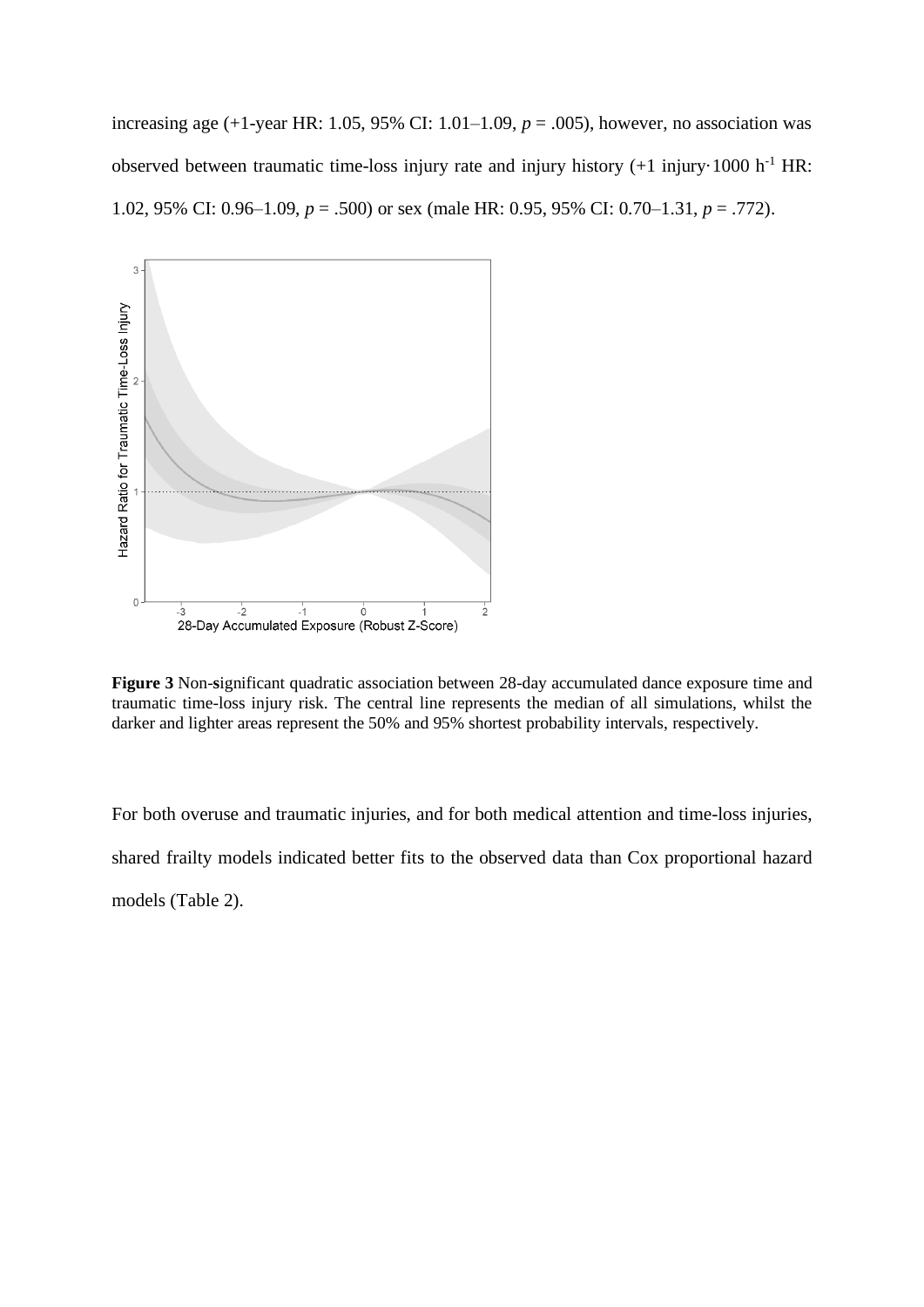| Model                              | <b>Model Selection Criteria</b> |        |        |
|------------------------------------|---------------------------------|--------|--------|
|                                    | LL                              | BIC    | AIC    |
| <b>Overuse Time-loss</b>           |                                 |        |        |
| $Cox$ PH                           | $-1046.6$                       | 2170.2 | 2121.1 |
| <b>Shared Frailty</b>              | $-1005.0^{A}$                   | 2258.7 | 2100.3 |
| <b>Overuse Medical Attention</b>   |                                 |        |        |
| $Cox$ PH                           | $-4205.7$                       | 8507.9 | 8439.5 |
| <b>Shared Frailty</b>              | $-4101.5^{\rm A}$               | 8702.9 | 8348.1 |
| <b>Traumatic Time-loss</b>         |                                 |        |        |
| $Cox$ PH                           | $-755.6$                        | 1584.1 | 1539.3 |
| <b>Shared Frailty</b>              | $-738.8^{B}$                    | 1628.6 | 1533.2 |
| <b>Traumatic Medical Attention</b> |                                 |        |        |
| Cox PH                             | $-1477.3$                       | 3036.7 | 2982.7 |
| <b>Shared Frailty</b>              | $-1416.7A$                      | 3157.9 | 2944.2 |

**Table 2** Model selection criteria for the Cox proportional hazards and shared frailty models

LL – log-likelihood; AIC – Akaike information criterion; BIC – Bayesian information criterion; PH – proportional hazards.

<sup>A</sup> Significant ( $p < .001$ ) improvement compared with Cox PH model.

 $B$  Significant ( $p < .01$ ) improvement compared with Cox PH model.

## **Discussion**

This is the first study to investigate relationships between dance exposure and medical attention and time-loss injury risk in professional ballet. In line with previous recommendations (46,47), we fitted shared frailty models to a dataset of 381,710 exposure hours, 1332 clinician-reported medical attention injuries, and 427 clinician-reported time-loss injuries to identify potential risk factors for injury. Overuse time-loss injury rate was associated with week-to-week change in dance exposure, company rank, and injury history, whilst traumatic time-loss and medical attention injury rates increased with age but were not associated with any other variables. Ballet companies can manage potential injury risk factors by implementing training principles such as periodization and progressive overload.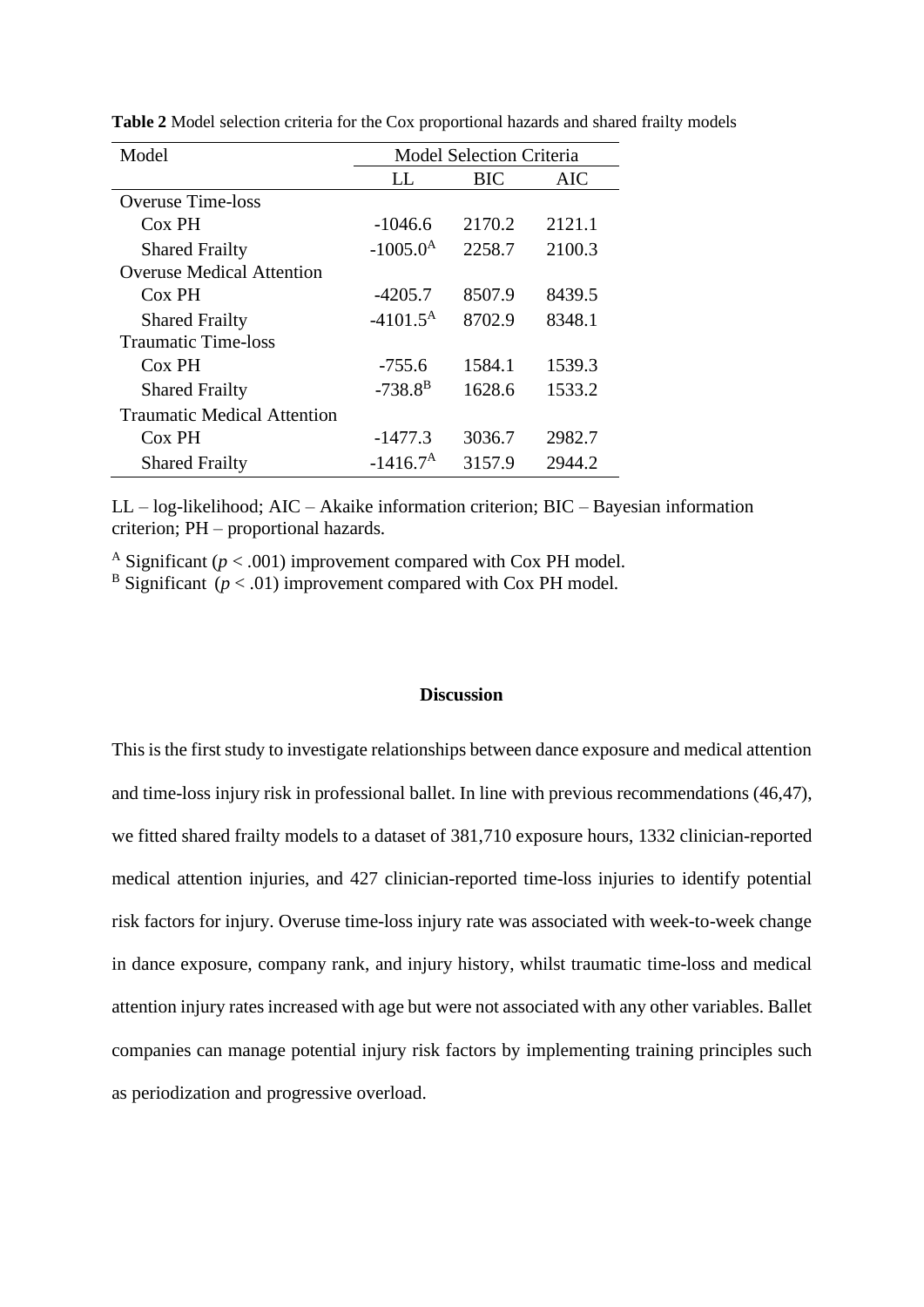In the present results, week-to-week increases in dance exposure were positively associated with the rate of overuse injury. This finding agrees with several studies identifying excessive increases in load as a potential risk factor for athletic injury (33,48). Furthermore, dancers have suggested that injury is related to a lack of consistency in workload, resulting from factors such as a congested performance schedule, or an increase in stage calls before an opening night (14,49). Although the aetiological role that a spike in workload may play in injury has been speculated, causal mechanisms have not yet been established. Several frameworks for overuse injury outline an interplay between structure-specific load and structure-specific load capacity (50). In the current results, dance exposure may be a proxy measure of the former, with large week-to-week increases in exposure representing an increase in load beyond the tolerance of any given tissue—at present, however, this is speculative. It is also important to note that given the non-linear relationship between the magnitude of a loading stimulus and the resulting tissue damage (51), using dance exposure as a proxy for tissue damage in any one specific dancer, at a single point in time, is likely futile. Instead, when scheduling rehearsals and performances, professional ballet companies should employ company-wide and season-long strategies that alleviate sharp increases in dance exposure; for example, distributing workload uniformly across the company, periodizing the repertoire, or progressing loads gradually before congested periods of performances.

No associations were observed between 28-day accumulated dance exposure and either overuse or traumatic injury rate in the present results, consistent with recent research in professional soccer (52). Research in rugby union (47) and cricket (53), however, has suggested that low chronic workloads are indicative of undeveloped physical qualities, whilst high chronic workloads are indicative of well-developed physical qualities, and subsequently robust athletes. Although the direction of the relationship between 28-day accumulated dance exposure and traumatic injury rates supports this hypothesis, the strength of the relationship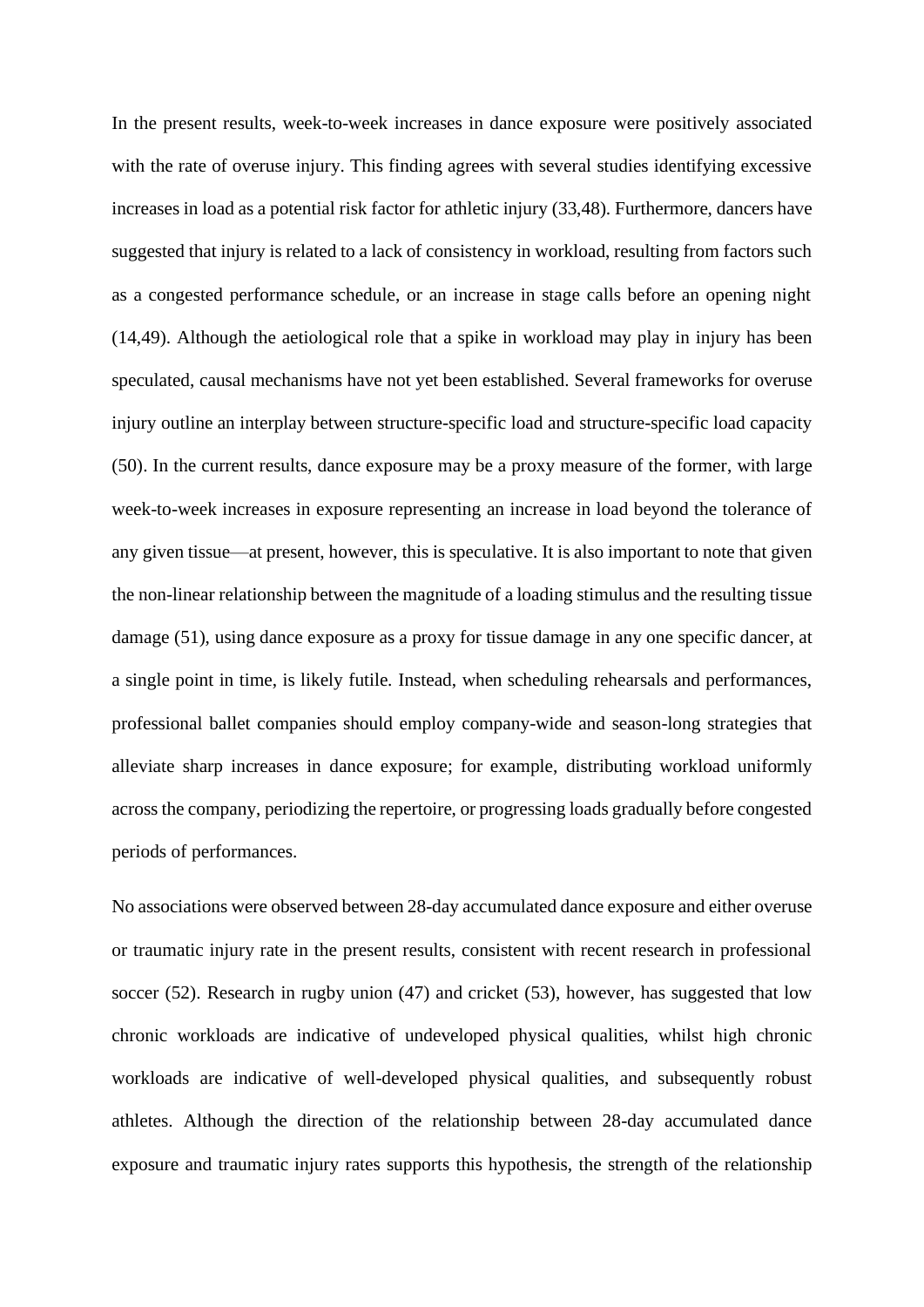does not; ultimately, our results do not justify conclusive statements on this topic. Future investigations into chronic workloads and injury risk should account for confounders; for example, periods of low chronic exposure likely occur at the beginning of the season (following reduced strength training, or concurrent with large increases in load), or following rehabilitation from an injury (when affected tissues may still be remodelling). Contrasting multiple studies that have identified high acute workloads as a potential injury risk factor in sportspeople (2), we report no association between 7-day accumulated exposure and either overuse or traumatic time-loss injury risk in professional ballet dancers. These results support previous suggestions that high workloads alone are not problematic; instead, the risk of injury is influenced by the manner in which an athlete progresses to those high workloads (54). When scheduling rehearsal and performances, however, ballet companies should consider that whilst time-loss injury incidence rates may not increase with high acute loads, the absolute number of time-loss injuries will likely increase proportionally with exposure time. Surprisingly, the hazard ratio for overuse medical attention injuries was greatest following lower seven-day accumulated exposures, contradicting an established paradigm for athletic injury risk (55).

In agreement with previous investigations in pre-professional ballet (56), we observed an increased rate of time-loss overuse injury in dancers with a higher prior injury incidence (36,57); however, no evidence was observed for any relationship between injury history and traumatic time-loss or medical attention injuries. In contrast, the rate of traumatic injury, but not overuse injury, increased with age. When interpreting this result, it is important to consider not only the physiological effects of aging but also the contextual implications; for example, age is positively associated with company rank. Furthermore, within company-ranks the casting of different roles, and subsequently a dancer's activity, may be influenced by age. Consistent with previous research in professional ballet and modern dancers (58), we observed differences in injury risk across company ranks, as soloists demonstrated significant increases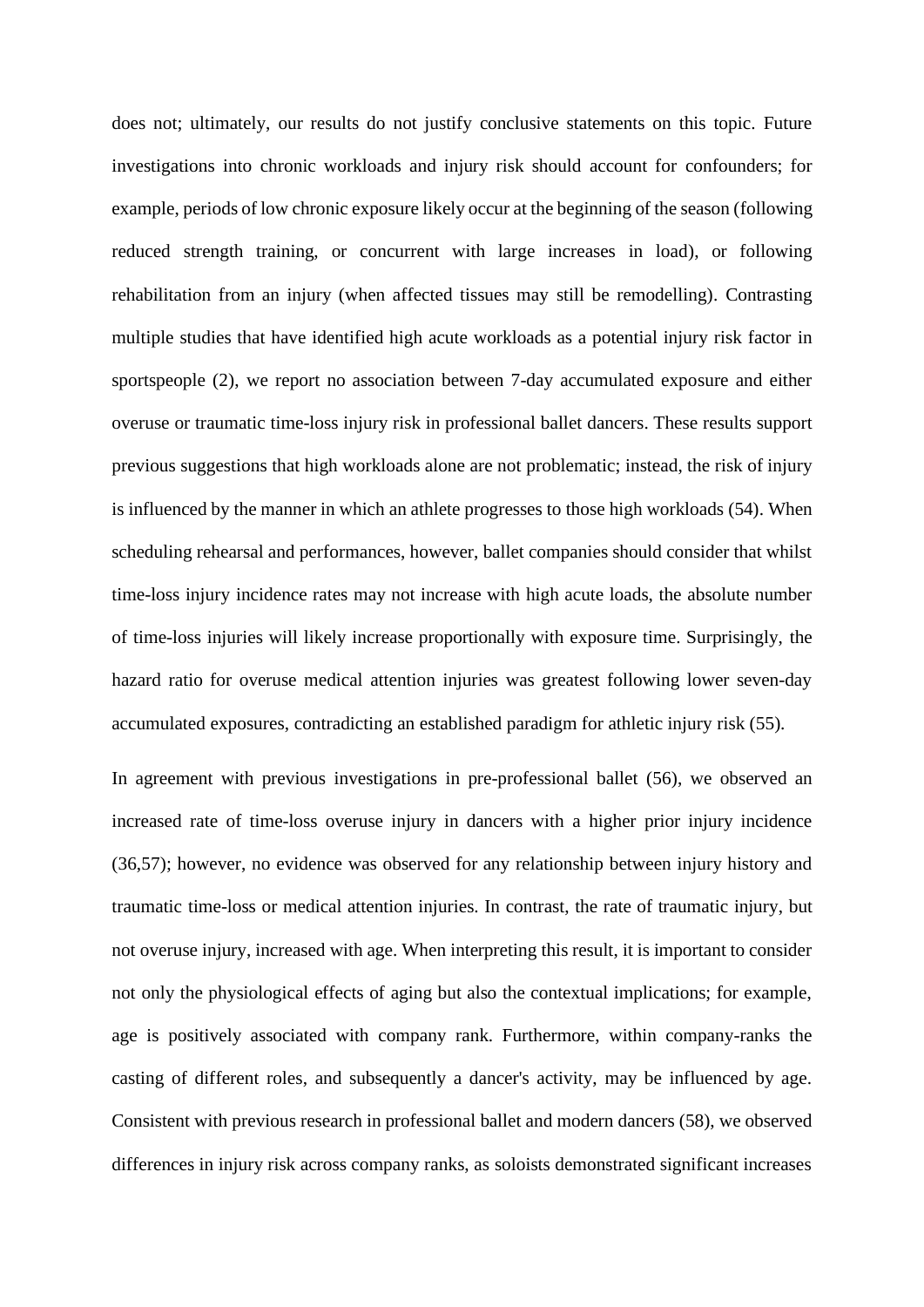in overuse injury compared to *corps de ballet* dancers. This finding may reflect the fact that senior-ranking dancers are typically cast in more physically demanding roles (38), and work at higher activity intensities (7,59) compared to their junior counterparts. Despite the differences in the activity and biomechanical demands of typical male and female roles (38), no differences in either overuse or traumatic time-loss injury risk were observed between sexes; a lower hazard ratio for overuse medical attention injuries, however, was observed in males compared with females.

### **Strengths, Limitations, and Considerations**

This is the largest investigation to date into potential risk factors for injury in professional ballet. Both the number of participants and injuries in the present study exceed sample sizes often used in similar sporting research; nonetheless, the injury count was insufficient to subcategorize injuries by tissue type. Several reviews have recommended the time-to-event models used in the present analysis for sports injury research, allowing for time-varying covariates, recurrent events, cause-specific hazards (46,60).

Whilst the secondary use of data facilitates the large sample size, it has several implications for the findings. Firstly, the results are not evidence of a causal link between dance exposure and injury risk (61); the present design is unable to account for several potential confounding factors (62). Retrospective studies have been highlighted as being at-risk of researcher bias, in part due to the flawed selection of multiple or seemingly arbitrary time windows (19). Without being able to pre-register analyses before data collection, we have therefore used the most commonly investigated time windows from this research field in an attempt to alleviate this limitation.

Although exposure data were prospective, individualized, and recorded by a single individual, it was not possible to calculate each dancer's exact time involvement in performances. We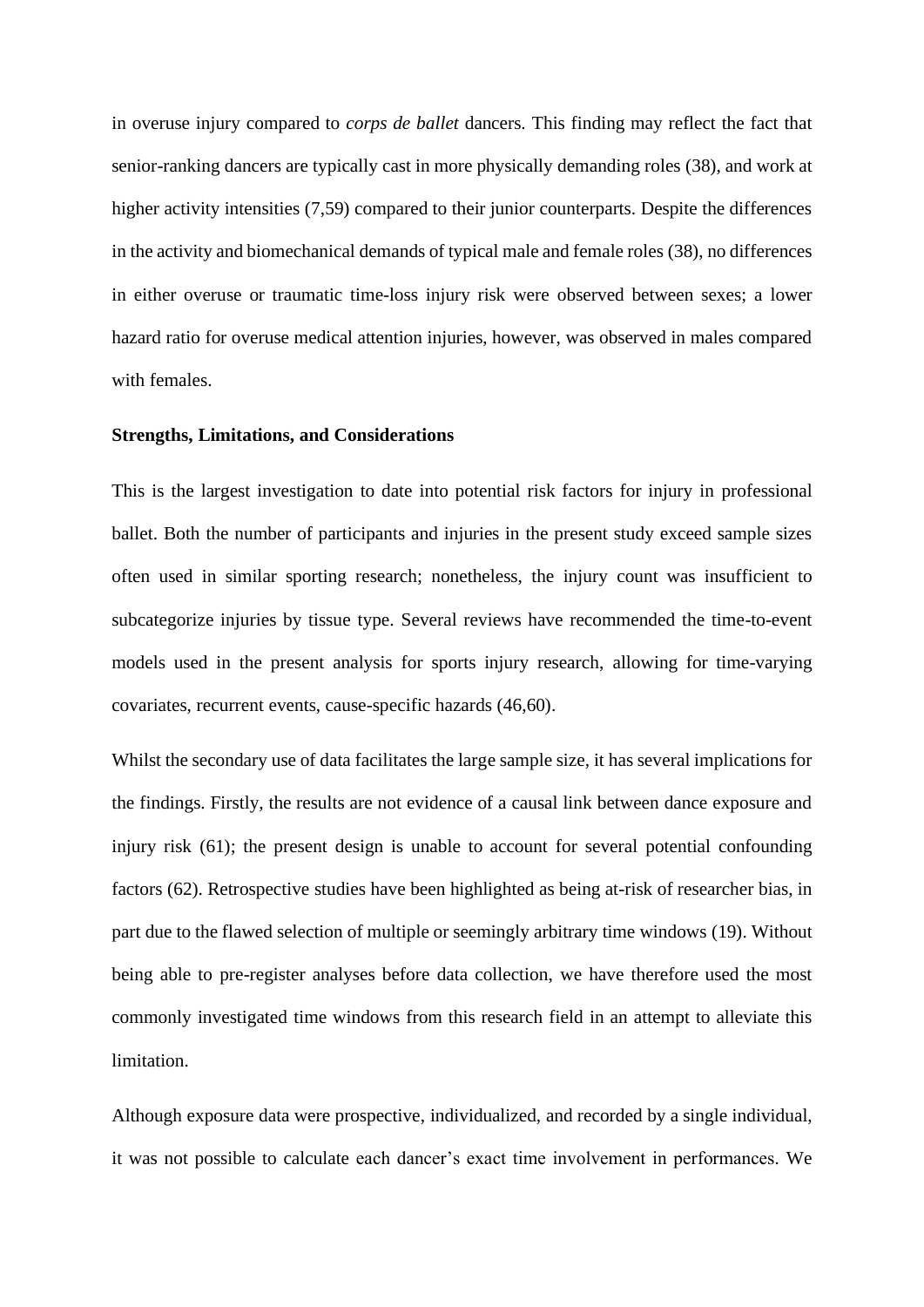must therefore accept that some level of error in the calculation of exposure time. Although injury data were recorded by 23 different clinicians over the five seasons, 98% of injuries were recorded by five primary physiotherapists and all injuries were entered using a standardized form. We must acknowledge, however, that the recording of injury data may not have been entirely uniform.

Finally, it is important to highlight the shortcomings of time exposure as a measure of athletic load compared to quantifications of volume and intensity. Whilst these measures are regularly collected in sport, they are not yet commonplace in dance environments, particularly in a company of this size. We also acknowledge several contextual factors that may contribute to injury risk which are not quantified, for example, variations in choreographic genres, the differing demands of class, rehearsal, and performance, and the psychological load associated with live performance.

## **Future Research and Practical Applications**

This study provides a platform from which future prospective observational and experimental studies in professional ballet may develop causal injury pathways. In line with existing aetiological frameworks (50), measurements of both structure-specific load and structurespecific load capacity should underpin research in dance (63). Given that the development of physical qualities may be more practical than manipulating rehearsal and performance load, understanding the role of structure-specific load capacity may be particularly valuable.

Increases in injury rate were associated with larger week-to-week increases in dance exposure, agreeing with several previous investigations in sport, though it should be noted that research in this field has yielded mixed results. Whilst specific thresholds with which to manipulate a dance schedule are not warranted based on the current results, they do support the use of established training principles. At present, it appears to be rare for a ballet schedule to include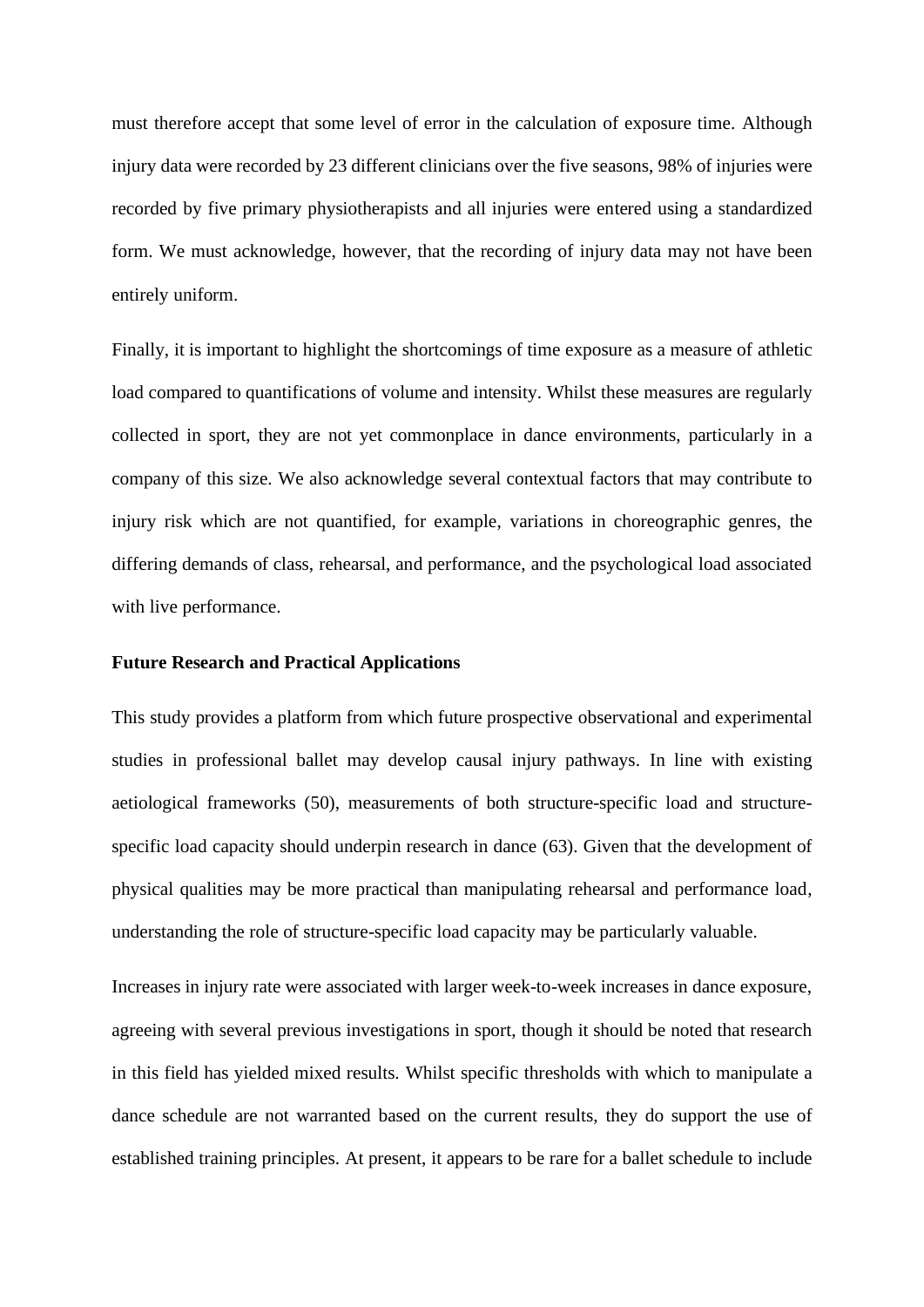meaningful recovery periods or facilitate progressions in load; instead, training loads are highly variable because of factors such as studio, stage, or choreographer availability, changes in casting due to injury, and unequal distribution of work both between and within company ranks. Artistic and medical staff working in professional ballet companies should be mindful of excessive progressions in load, therefore rehearsal and performance schedules should be periodized when planning a repertoire. Practically, this may entail strategies such as the gradual progression of load before congested periods of performances; providing regular periods of offload to facilitate recovery; or organizing the repertoire such that the most physically demanding productions are not performed consecutively, or by the same primary casts. This may be particularly relevant for higher-risk dancers: senior-ranking dancers, dancers with a higher rate of previous injury, or older dancers.

## **Conclusion**

In a five-season cohort study in a professional ballet company, increases in overuse time-loss injury rate were associated with week-to-week increases in dance exposure, injury history, and the company ranks of soloist and first soloist. Traumatic injury rate was associated with age, but no dance exposure variables or dancer characteristics. These results provide a basis for the development of causal pathways in future prospective studies. Science and medicine practitioners and artistic staff working in professional ballet should consider the training principles of progression, periodization, and recovery when planning rehearsal and performance schedules.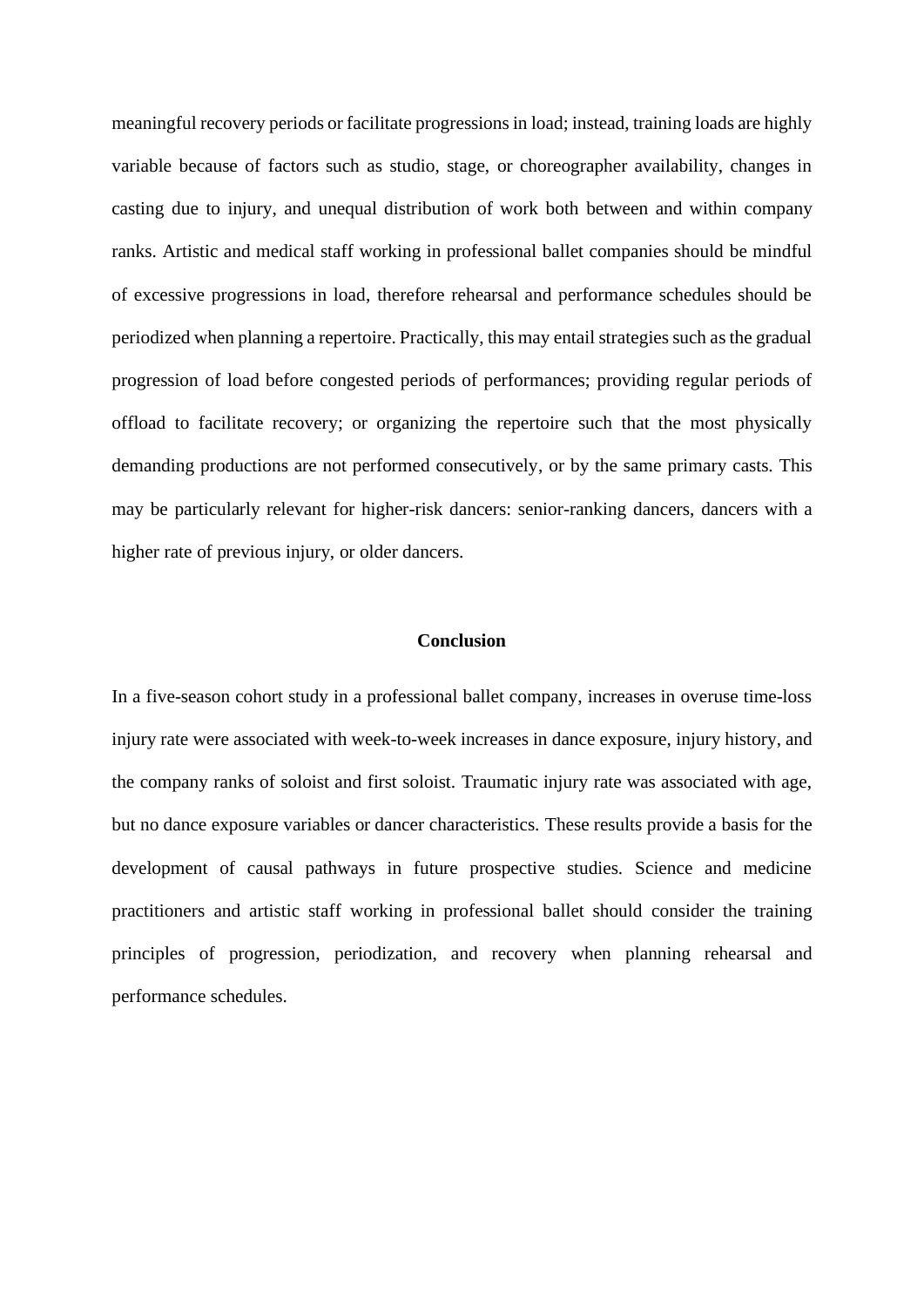## **Acknowledgments**

The authors would like to thank the staff and artists of The Royal Ballet for their assistance in the completion of this study. We are indebted to the physiotherapists and doctors who recorded injury data, and to Philip Mosley for inputting scheduling data and providing casting sheets for the study.

## **Funding**

Joseph Shaw received PhD funding from The Royal Ballet to undertake this work.

## **Conflicts of Interest**

The authors have no conflicts of interest to declare. The results of the present study do not constitute endorsement by ACSM. The results of the study are presented clearly, honestly, and without fabrication, falsification, or inappropriate data manipulation.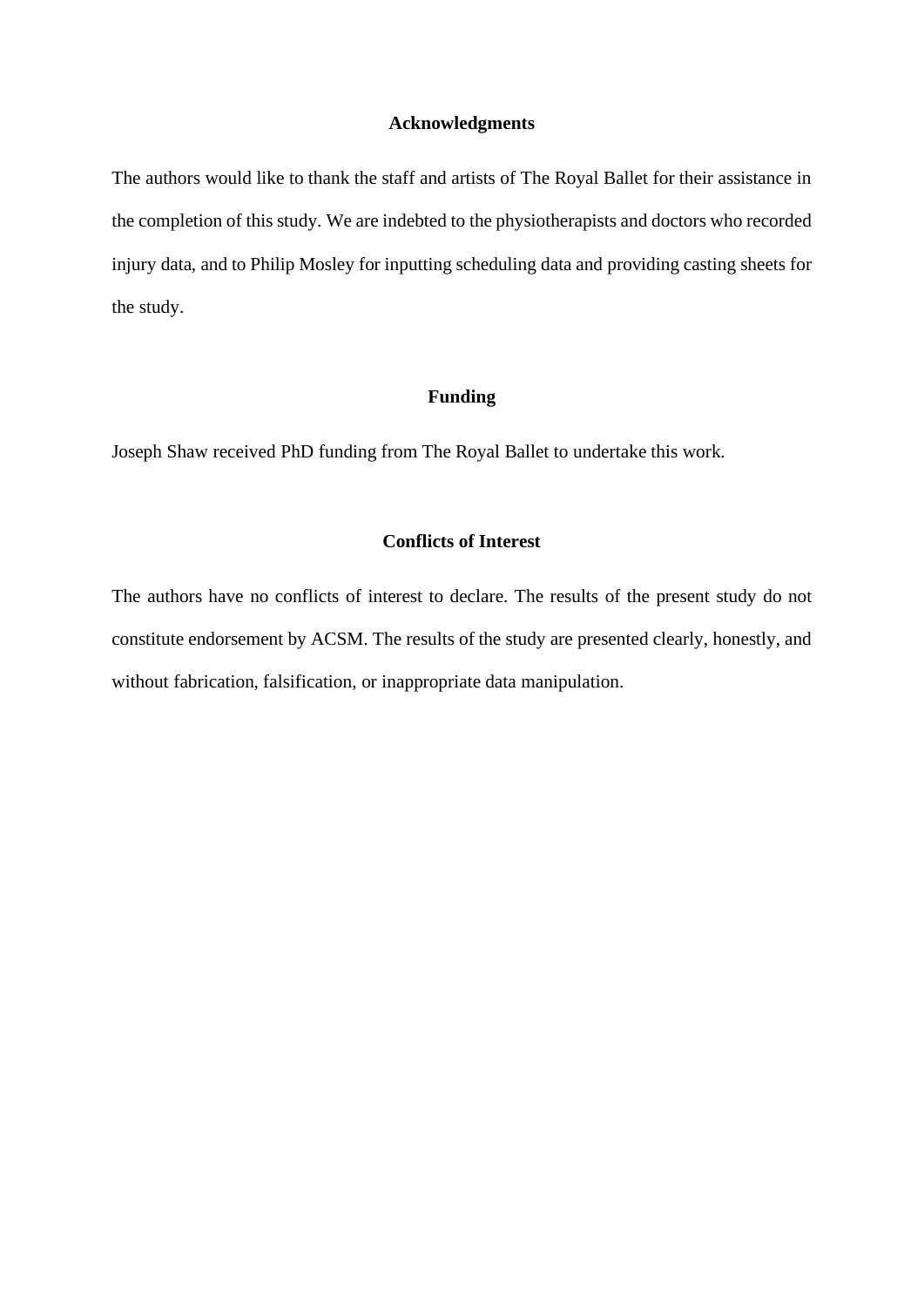#### **References**

- 1. West SW, Clubb J, Torres-Ronda L, et al. More than a Metric: How Training Load is Used in Elite Sport for Athlete Management. International Journal of Sports Medicine. 2020. Available from: 10.1055/a-1268-8791
- 2. Drew MK, Finch CF. The Relationship Between Training Load and Injury, Illness and Soreness: A Systematic and Literature Review. Sport Med. 2016;46(6):861–83. Available from: 10.1007/s40279-015-0459-8
- 3. Fry RW, Morton AR, Keast D. Overtraining in Athletes: An Update. Sport Med. 1991;12(1):32–65. Available from: 10.2165/00007256-199112010-00004
- 4. Soligard T, Schwellnus M, Alonso JM, et al. How much is too much? (Part 1) International Olympic Committee consensus statement on load in sport and risk of injury. Br J Sports Med. 2016;50(17):1030–41. Available from: 10.1136/bjsports-2016- 096581
- 5. Fuller M, Moyle GM, Hunt AP, Minett GM. Ballet and Contemporary Dance Injuries When Transitioning to Full-Time Training or Professional Level Dance: A Systematic Review. J Dance Med Sci. 2019;23(3):112–25. Available from: 10.12678/1089- 313X.23.3.112
- 6. Karreman DE, Keizer-Hulsebosch SC, Stubbe JH. Performing artist and Athlete Health Monitor: User experience, content and conditions for use of an online dance-health surveillance system in a professional ballet company. BMJ Open Sport Exerc Med. 2019;5(1):16–8. Available from: 10.1136/bmjsem-2019-000566
- 7. Kozai AC, Twitchett E, Morgan S, Wyon M. Workload Intensity and Rest Periods in Professional Ballet: Connotations for Injury. Int J Sports Med. 2020;41(6):373–9.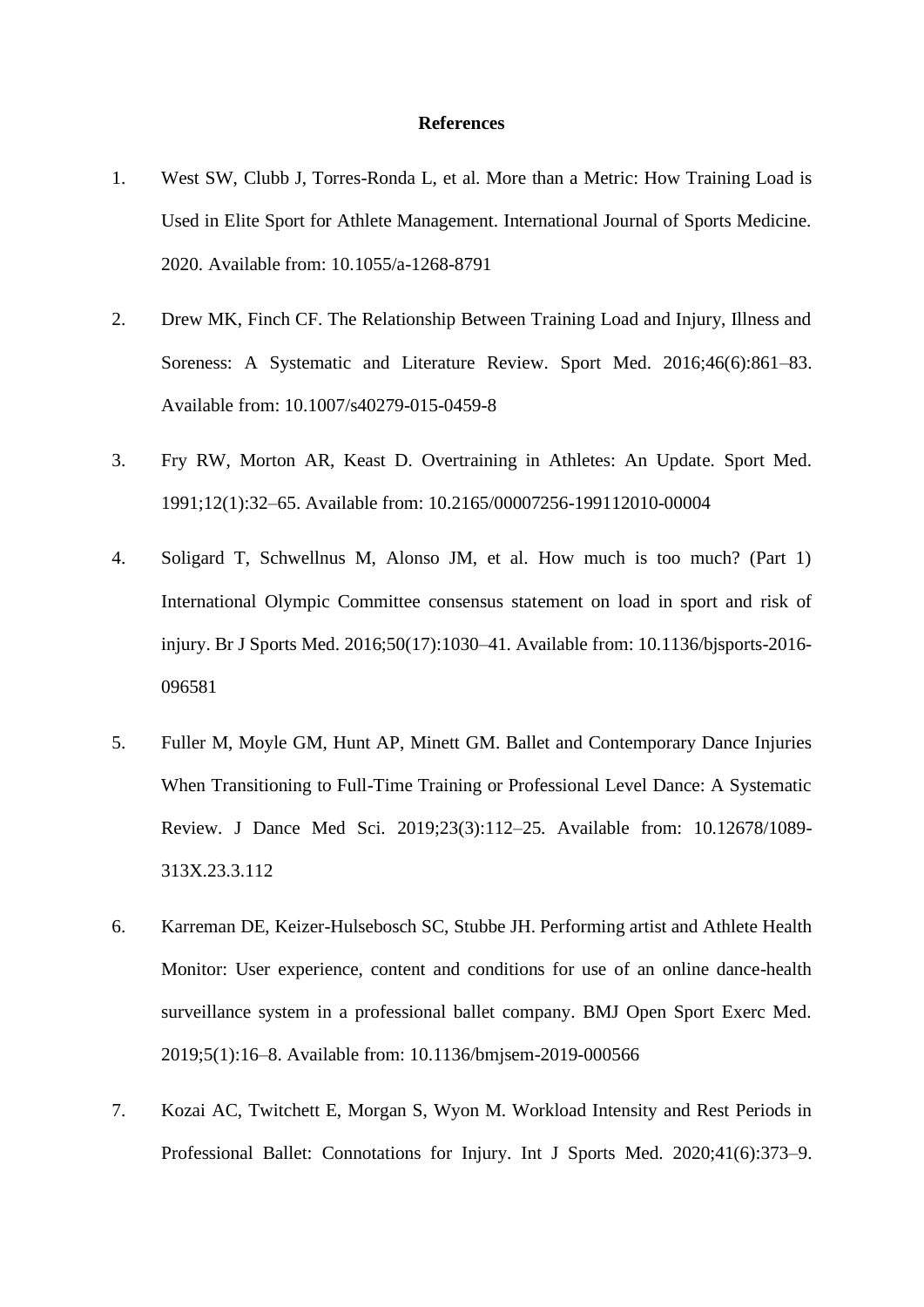Available from: 10.1055/a-1083-6539

- 8. Allen N, Nevill AM, Brooks JHM, Koutedakis Y, Wyon M. The effect of a comprehensive injury audit program on injury incidence in ballet: a 3-year prospective study. Clin J Sport Med. 2013 Sep;23(5):373–8. Available from: 10.1097/JSM.0b013e3182887f32
- 9. Cohen JL, Gupta PK, Lichstein E, Chadda KD. The Heart of a Dancer: Noninvasive Cardiac Evaluation of Professional Ballet Dancers. Am J Cardiol. 1980;45(5):959–65.
- 10. Bronner S, Ojofeitimi S, Lora JB, et al. A Preseason Cardiorespiratory Profile of Dancers in Nine Professional Ballet and Modern Companies. J Danc Med Sci. 2014;18(2):74–85. Available from: 10.12678/1089-313X.18.2.74
- 11. Dellavalle DM, Haas JD. Quantification of training load and intensity in female collegiate rowers: Validation of a daily assessment tool. J Strength Cond Res. 2013;27(2):540–8.
- 12. Brooks JHM, Fuller CW, Kemp SPT, Reddin DB. An assessment of training volume in professional rugby union and its impact on the incidence, severity, and nature of match and training injuries. J Sports Sci. 2008;26(8):863–73. Available from: 10.1080/02640410701832209
- 13. Bosquet L, Montpetit J, Arvisais D, Mujika I. Effects of tapering on performance: A meta-analysis. Med Sci Sports Exerc. 2007;39(8):1358–65. Available from: 10.1249/mss.0b013e31806010e0
- 14. Ramel E, Thorsson D, Wollmer P. Fitness training and its effect on musculoskeletal pain in professional ballet dancers. Scand J Med Sci Sport. 1997;7(5):293–8.
- 15. Boeding JRE, Visser E, Meuffels DE, de Vos R-J. Is Training Load Associated with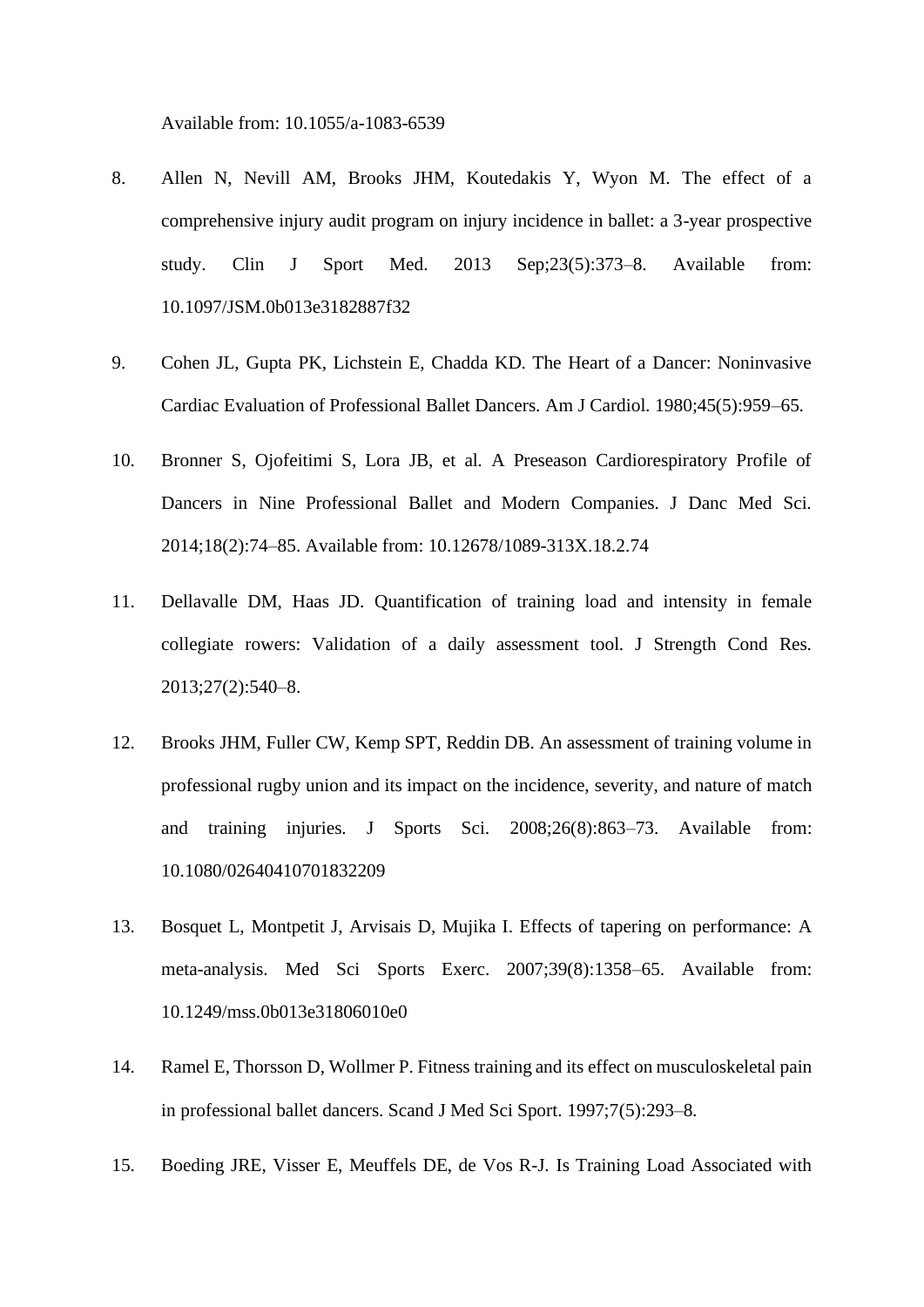Symptoms of Overuse in Dancers? A Prospective Observational Study. J Danc Med Sci. 2019;23(1):11–7.

- 16. Lee L, Sp P, Medicine E, et al. Injury incidence , dance exposure and the use of the movement competency screen (MCS) to full-time pre- professional dancers. Int J Sports Phys Ther. 2017;12(3):352–70.
- 17. Cahalan R, Kearney P, Ni Bhriain O, et al. Dance exposure, wellbeing and injury in collegiate Irish and contemporary dancers: A prospective study. Phys Ther Sport. 2018;34:77–83. Available from: 10.1016/j.ptsp.2018.09.006
- 18. Jeffries AC, Wallace L, Coutts AJ, Cohen AM, Mccall A, Impellizzeri FM. Injury, Illness, and Training Load in a Professional Contemporary Dance Company: A Prospective Study. J Athl Train. 2020;55(9):967–76. Available from: 10.4085/1062- 6050-477-19
- 19. Impellizzeri FM, Ward P, Coutts AJ, Bornn L, Mccall A. Training load and injury: part 2. Questionable research practices hijack the truth and mislead well-intentioned clinicians. J Orthop Sport Phys Ther. 2021;50(10):577–84.
- 20. Vandenbroucke JP, von Elm E, Altman DG, et al. Strengthening the Reporting of Observational Studies in Epidemiology (STROBE): Explanation and elaboration. Int J Surg. 2014;12(12):1500–24. Available from: 10.1016/j.ijsu.2014.07.014
- 21. Mattiussi AM, Shaw JW, Williams S, et al. Injury epidemiology in professional ballet: a five-season prospective study of 1596 medical attention injuries and 543 time-loss injuries. Br J Sports Med. 2021; Available from: 10.1136/bjsports-2020-103817
- 22. Bahr R, Clarsen B, Derman W, et al. International Olympic Committee consensus statement : methods for recording and reporting of epidemiological data on injury and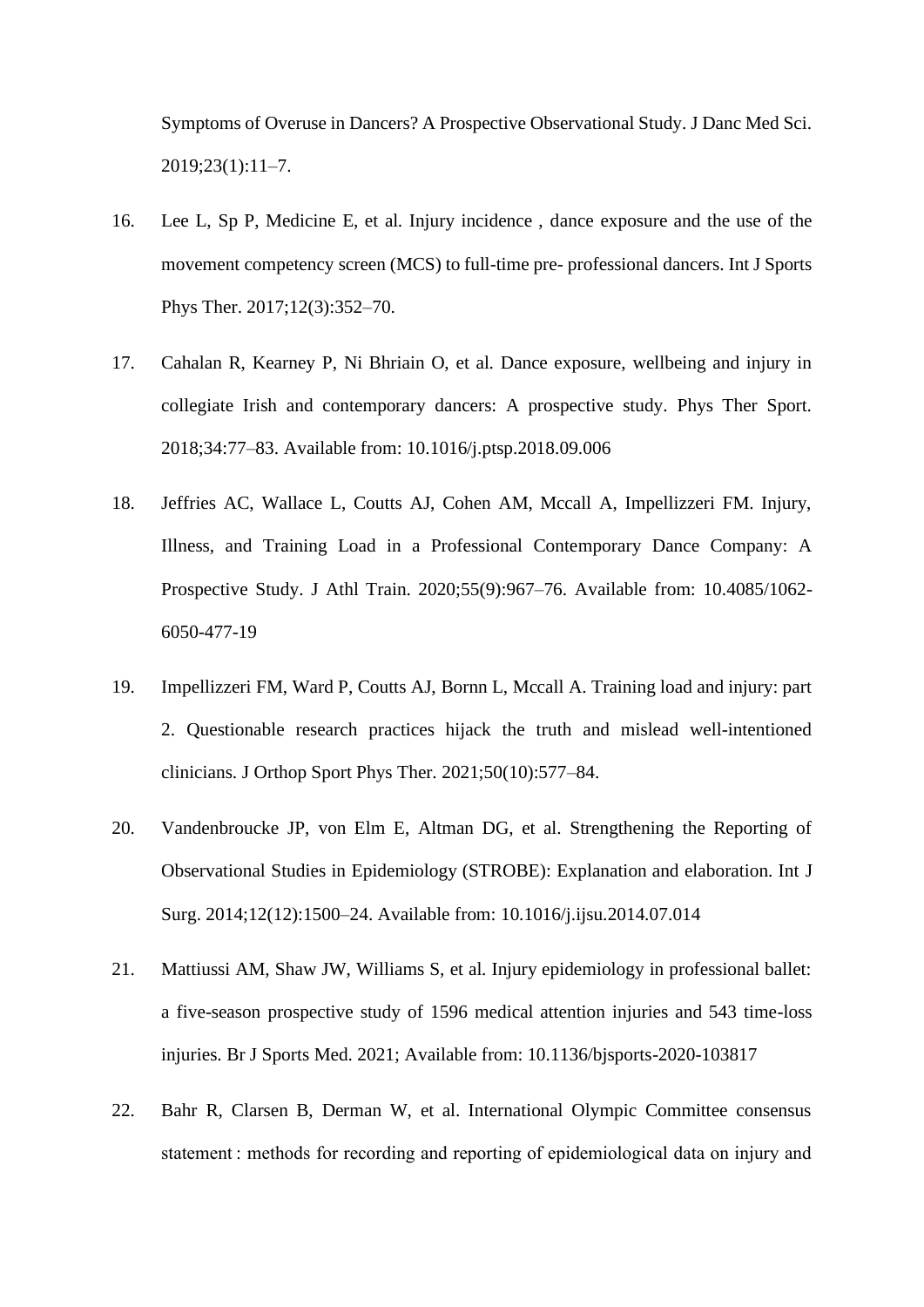illness in sport 2020 (including STROBE Extension for Sport Injury and Illness Surveillance (STROBE-SIISx)). 2020;372–89. Available from: 10.1136/bjsports-2019- 101969

- 23. Til L, Orchard J, Rae K. The orchard sports injury classification system (OSICS) version 10. Apunt Med l'Esport. 2008;43(159):109–12. Available from: 10.1016/s1886- 6581(08)70085-9
- 24. Kenny SJ, Palacios-Derflingher L, Whittaker JL, Emery CA. The influence of injury definition on injury burden in preprofessional ballet and contemporary dancers. J Orthop Sports Phys Ther. 2018;48(3):185–93. Available from: 10.2519/jospt.2018.7542
- 25. Clarsen B, Bahr R. Matching the choice of injury/illness definition to study setting, purpose and design: One size does not fit all! Br J Sports Med. 2014;48(7):510–2. Available from: 10.1136/bjsports-2013-093297
- 26. Allen N, Nevill A, Brooks J, Koutedakis Y, Wyon M. Ballet Injuries: Injury Incidence and Severity Over 1 year. J Orthop Sport Phys Ther. 2012;42(9):781–90. Available from: 10.2519/jospt.2012.3893
- 27. Fuller CW, Ekstrand J, Junge A, et al. Consensus statement on injury definitions and data collection procedures in studies of football (soccer) injuries. Br J Sports Med. 2006;40(3):193–201. Available from: 10.1136/bjsm.2005.025270
- 28. Fuller CW, Molloy MG, Bagate C, et al. Consensus statement on injury definitions and data collection procedures for studies of injuries in rugby union. Br J Sports Med. 2007;41(5):328–31. Available from: 10.1136/bjsm.2006.033282
- 29. Roos KG, Marshall SW. Definition and usage of the term "overuse injury" in the us high school and collegiate sport epidemiology literature: A systematic review. Sport Med.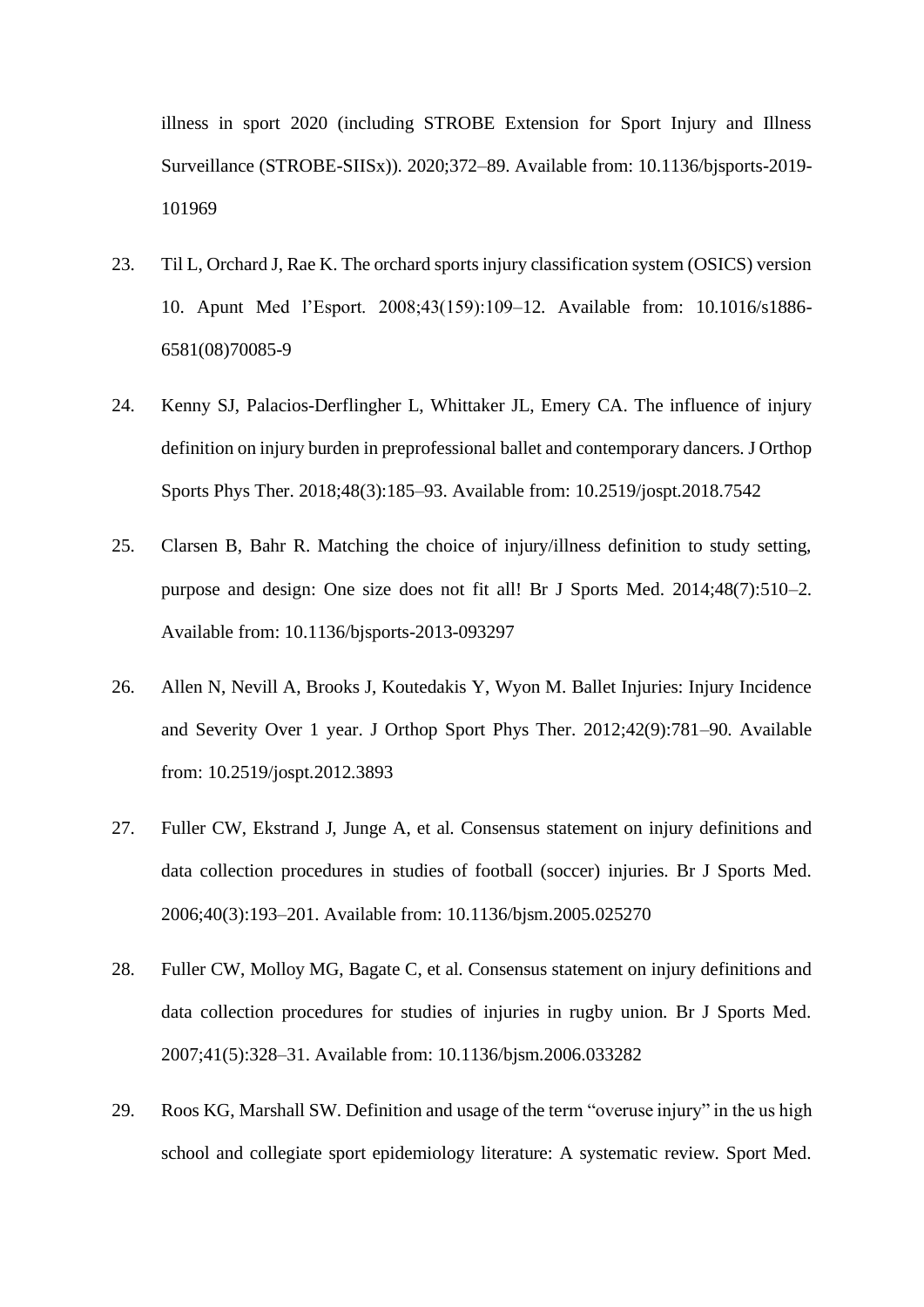2014;44(3):405–21. Available from: 10.1007/s40279-013-0124-z

- 30. Liederbach M, Hagins M, Gamboa JM, Welsh TM. Assessing and Reporting Dancer Capacities, Risk Factors, and Injuries: Recommendations from the IADMS Standard Measures Consensus Initiative. J Dance Med Sci. 2012;16(4):139–53.
- 31. Lolli L, Batterham AM, Hawkins R, et al. Mathematical coupling causes spurious correlation within the conventional acute-to-chronic workload ratio calculations. Br J Sports Med. 2019;53(15):921–2. Available from: 10.1136/bjsports-2017-098110
- 32. Hulin BT, Gabbett TJ, Blanch P, Chapman P, Bailey D, Orchard JW. Spikes in acute workload are associated with increased injury risk in elite cricket fast bowlers. Br J Sports Med. 2014;48(8):708–12. Available from: 10.1136/bjsports-2013-092524
- 33. Bowen L, Gross AS, Gimpel M, Li F-X. Accumulated workloads and the acute:chronic workload ratio relate to injury risk in elite youth football players. Br J Sports Med. 2016 Jul 22;51(5):452–9. Available from: 10.1136/bjsports-2015-095820
- 34. Kappal S. Data Normalization using Median & Median Absolute Deviation (MMAD) based Z-Score for Robust Predictions vs. Min-Max Normalization. London J Res Sci Nat Form Vol. 2019;19(4):39–44.
- 35. Orchard JW. Intrinsic and Extrinsic Risk Factors for Muscle Strains in Australian Football. Am J Sports Med. 2001;29(3):300–3.
- 36. Hägglund M, Waldén M, Ekstrand J. Previous injury as a risk factor for injury in elite football: A prospective study over two consecutive seasons. Br J Sports Med. 2006;40(9):767–72. Available from: 10.1136/bjsm.2006.026609
- 37. Kenny SJ, Whittaker JL, Emery CA. Risk factors for musculoskeletal injury in preprofessional dancers: A systematic review. Br J Sports Med. 2016;50(16):997–1003.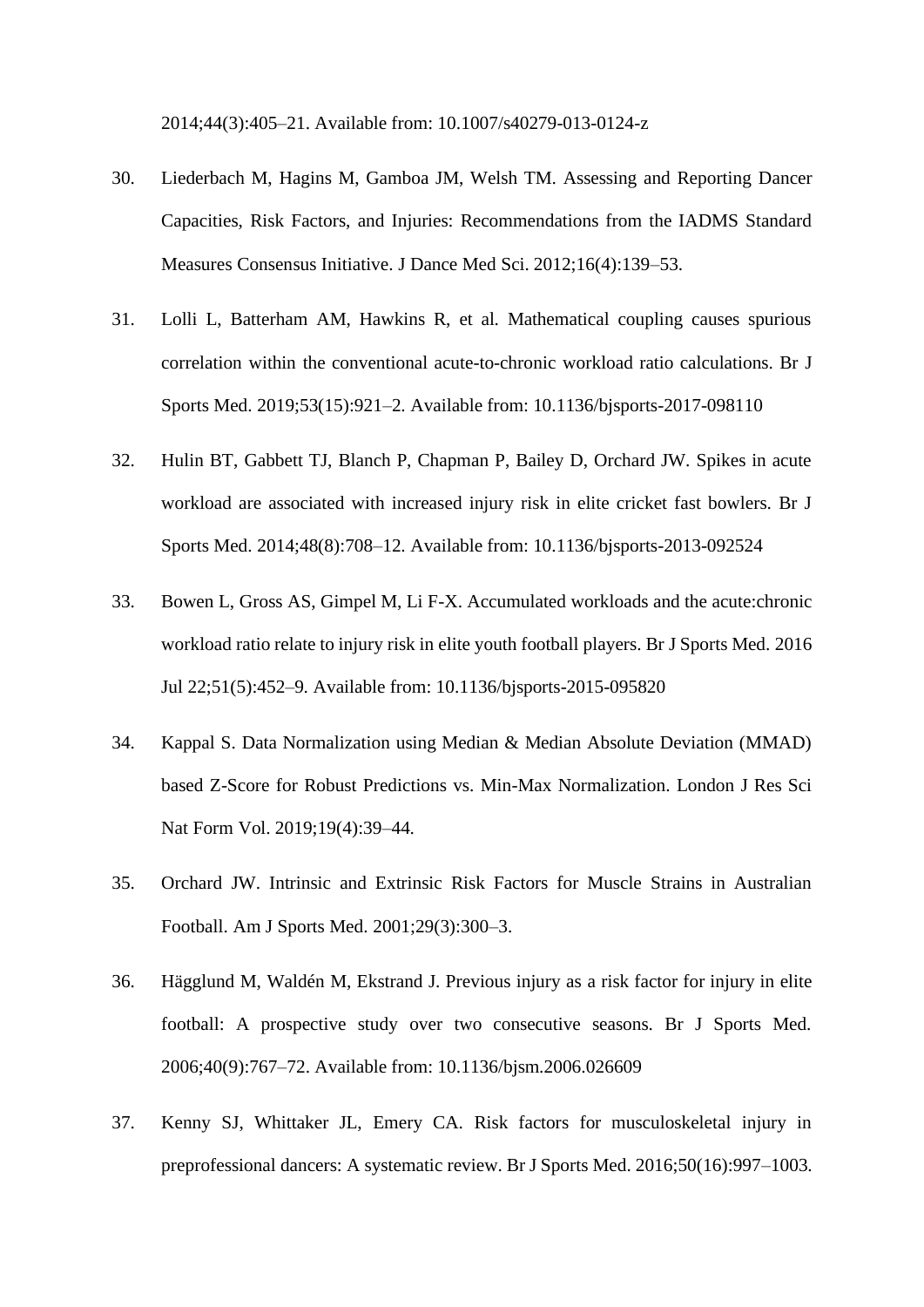Available from: 10.1136/bjsports-2015-095121

- 38. Wyon M, Twitchett E, Angioi M, Clarke F, Metsios G, Koutedakis Y. Time Motion and Video Analysis of Classical Ballet and Contemporary Dance Performance. Int J Sports Med. 2011;32(11):851–5.
- 39. T T. A Package for Survival Analysis in R [Internet]. 2020.
- 40. Peduzzi P, Concato J, Feinstein AR, Holford TR. Importance of events per independent variable in proportional hazards regression analysis II. J Clin Epidemiol. 1995;48(12):1503–10.
- 41. Austin PC, Lee DS, Fine JP. Introduction to the Analysis of Survival Data in the Presence of Competing Risks. Circulation. 2016;133(6):601–9. Available from: 10.1161/CIRCULATIONAHA.115.017719
- 42. Gabbett TJ, Ullah S, Finch CF. Identifying risk factors for contact injury in professional rugby league players - Application of a frailty model for recurrent injury. J Sci Med Sport. 2012;15(6):496–504. Available from: 10.1016/j.jsams.2012.03.017
- 43. Bittencourt NFN, Meeuwisse WH, Mendonça LD, Nettel-Aguirre A, Ocarino JM, Fonseca ST. Complex systems approach for sports injuries: Moving from risk factor identification to injury pattern recognition - Narrative review and new concept. Br J Sports Med. 2016;50(21):1309–14. Available from: 10.1136/bjsports-2015-095850
- 44. Li G, Taljaard M, Van Den Heuvel ER, et al. An introduction to multiplicity issues in clinical trials: The what, why, when and how. Int J Epidemiol. 2017;46(2):746–56. Available from: 10.1093/ije/dyw320
- 45. Gandrud C. simPH: An R package for illustrating estimates from cox proportional hazard models including for interactive and nonlinear effects. J Stat Softw.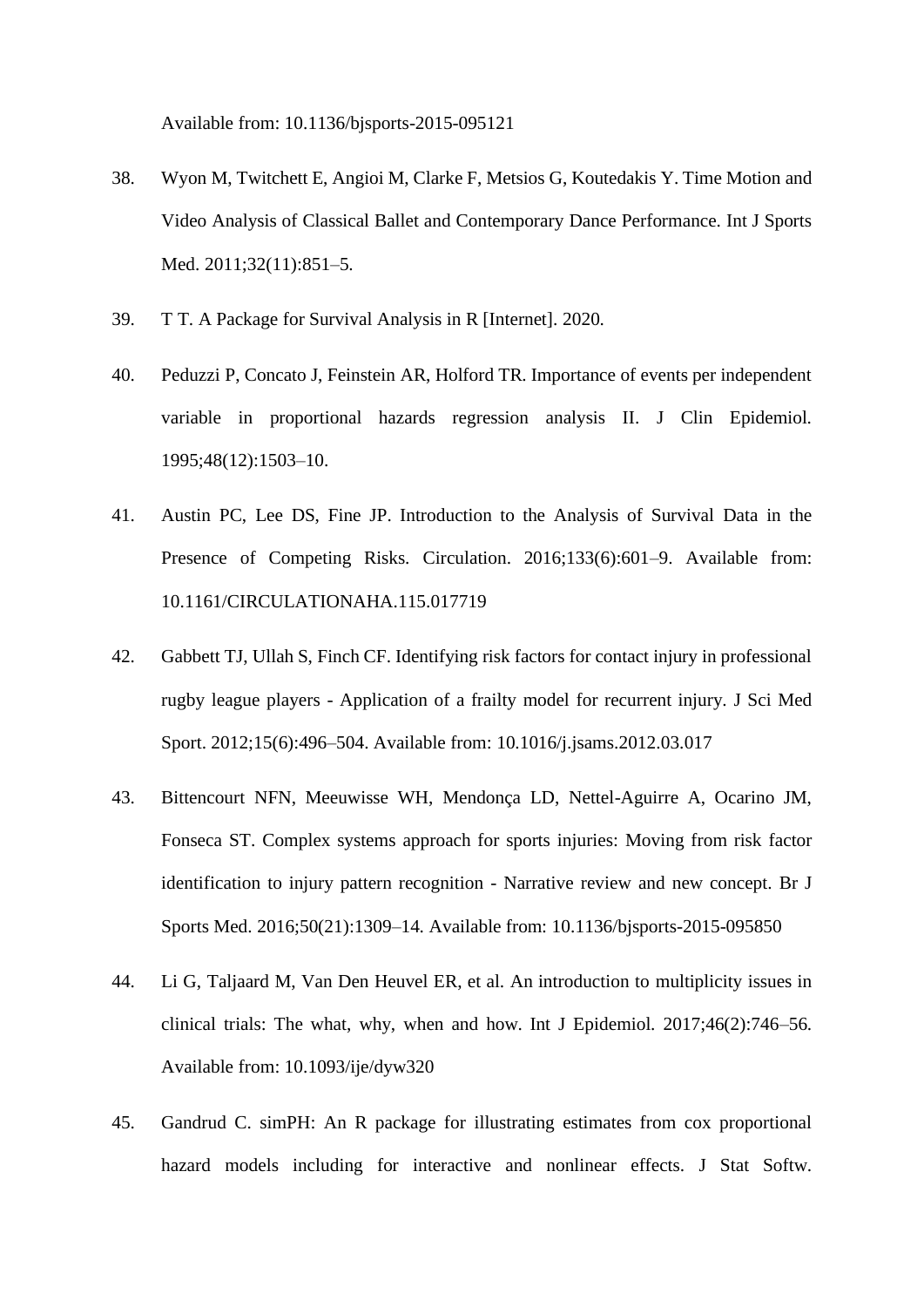2015;65(3):1–20. Available from: 10.18637/jss.v065.i03

- 46. Nielsen RO, Bertelsen ML, Ramskov D, et al. Time-to-event analysis for sports injury research part 1: Time-varying exposures. Br J Sports Med. 2019;53(1):61–8. Available from: 10.1136/bjsports-2018-100000
- 47. Williams S, Trewartha G, Kemp SPT, et al. How Much Rugby is Too Much? A Seven-Season Prospective Cohort Study of Match Exposure and Injury Risk in Professional Rugby Union Players. Sport Med. 2017;47(11):2395–402. Available from: 10.1007/s40279-017-0721-3
- 48. Nielsen RØ, Parner ET, Nohr EA, Sørensen H, Lind M, Rasmussen S. Excessive progression in weekly running distance and risk of running-related injuries: An association which varies according to type of injury. J Orthop Sports Phys Ther. 2014;44(10):739–47. Available from: 10.2519/jospt.2014.5164
- 49. Bolling C, van Rijn RM, Pasman HR, et al. In your shoes: a qualitative study on the perspectives of professional dancers and staff regarding dance injury and its prevention. Transl Sport Med. 2021;0–2. Available from: 10.1002/tsm2.226
- 50. Kalkhoven JT, Watsford ML, Impellizzeri FM. A conceptual model and detailed framework for stress-related, strain-related, and overuse athletic injury. J Sci Med Sport. 2020;23(8):726–34. Available from: 10.1016/j.jsams.2020.02.002
- 51. Edwards WB. Modeling Overuse Injuries in Sport as a Mechanical Fatigue Phenomenon. Exerc Sport Sci Rev. 2018;46(4):224–31. Available from: 10.1249/JES.0000000000000163
- 52. Impellizzeri FM, Coutts SWAJ, Mccall MFA. What Role Do Chronic Workloads Play in the Acute to Chronic Workload Ratio ? Time to Dismiss ACWR and Its Underlying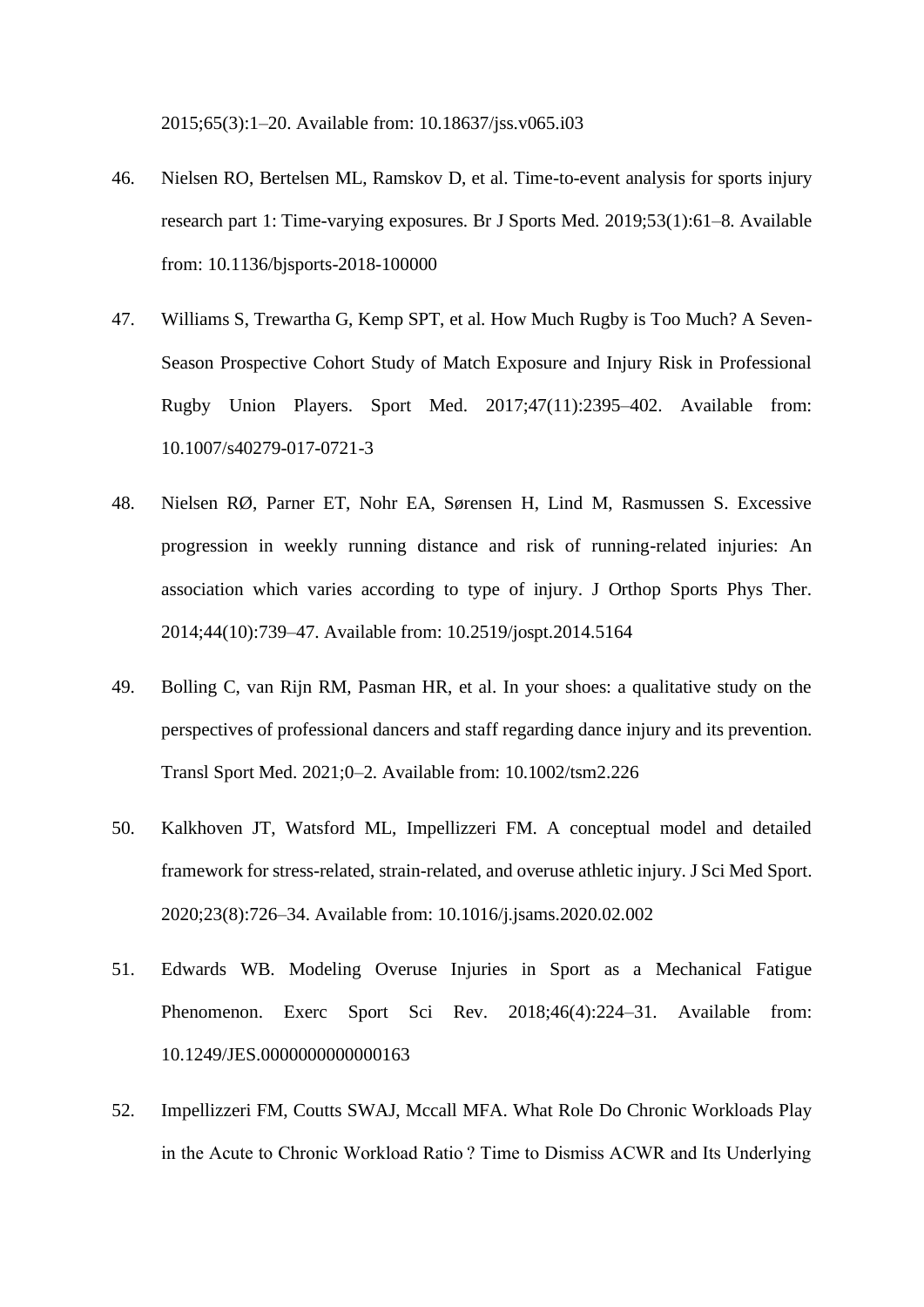Theory. Sport Med. 2020;51(3):581–92. Available from: 10.1007/s40279-020-01378-6

- 53. Warren A, Williams S, Mccaig S, Trewartha G. High acute:chronic workloads are associated with injury in England & Wales Cricket Board Development Programme fast bowlers. J Sci Med Sport. 2018;21:40–5. Available from: 10.1016/j.jsams.2017.07.009
- 54. Gabbett TJ, Hulin BT, Blanch P, Whiteley R. High training workloads alone do not cause sports injuries: How you get there is the real issue. Br J Sports Med. 2016;50(8):444–5. Available from: 10.1136/bjsports-2015-095567
- 55. Gabbett TJ. The training-injury prevention paradox: should athletes be training smarter and harder? Br J Sports Med. 2016;50(5):273–80. Available from: 10.1136/bjsports-2015-095788
- 56. Wiesler ER, Hunter DM, Martin DF, Curl WW, Hoen H. Ankle Flexibility and Injury Patterns in Dancers. Am J Sports Med. 1996;24(6):754–7.
- 57. Swenson DM, Yard EE, Fields SK, Comstock RD. Patterns of recurrent injuries among US high school athletes, 2005-2008. Am J Sports Med. 2009;37(8):1586–93. Available from: 10.1177/0363546509332500
- 58. Jacobs CL, Cassidy JD, Côté P, et al. Musculoskeletal Injury in Professional Dancers : Prevalence and Associated Factors . An International Cross-sectional Study by Musculoskeletal Injury in Professional Dancers : Prevalence and Associated Factors . An International Cross-sectional Study. Clin J Sport Med. 2017;27(2):153–60. Available from: 10.1097/JSM.0000000000000314
- 59. Xarez L, Pereira F, Mendonça G. Monitoring work and rest during performance and lifestyle: A study case with a principal ballet dancer. In: Proceedings of the International Symposium on Performance Science. 2009. p. 537–42.